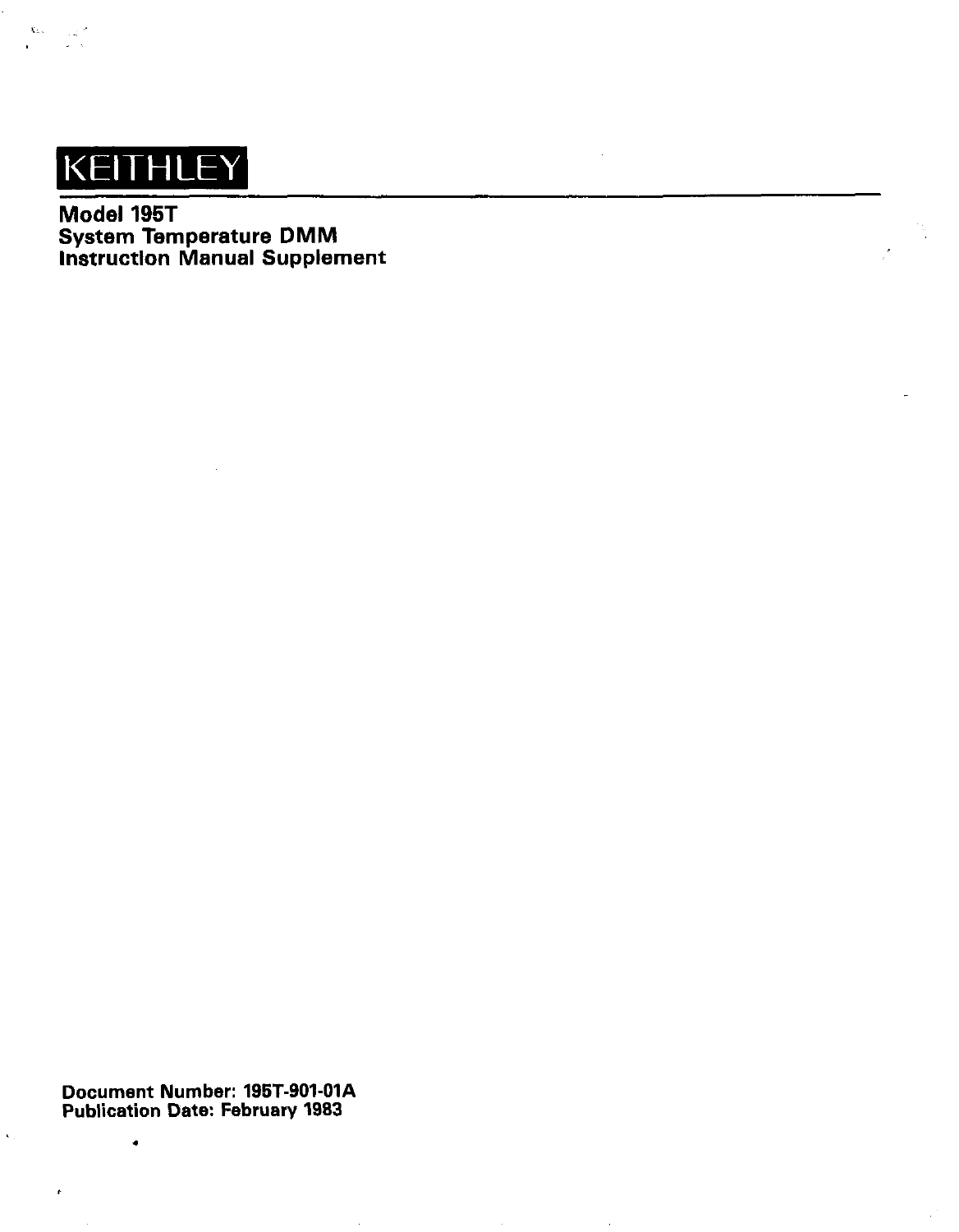# WARRANTY

We warrant each of our products to be free from defects in material and workmanship. Our obligation under this warranty is to repair or replace any instrument or part thereof which, within a year after shipment, proves defective upcn examination. We will pay local domestic surface freight costs.

To exercise this warranty, write or call your local Keithley representative, or contact Keithley headquarters in Cleveland, Ohio. You will be given prompt assistance and shipping instructions.

# REPAIRS AND CALIBRATION

Keithley Instruments maintains a complete repair and calibration service as well as a standards laboratory in Cleveland, Ohio.

A Keithley service facility at our Munich, Germany office is available for our customers throughout Europe. Service in the United Kingdom can be handled at our office in Reading. Additionally, Keithley representatives in most countries maintain service and calibration facilities.

To insure prompt repair or recalibration service, please contact your local field representative or Keithley headquarters directly before returning the instrument. Estimates for repairs, normal recalibrations and calibrations traceable to the National Bureau of Standards are available upon request.



Keithley Instruments, Inc./28775 Aurora Road/Cleveland, Ohio 44139/U.S.A./(216) 248-0400/Telex: 98-5469 WEST GERMANY: Keithley Instruments GmbH/Heiglhofstrasse 5/D-8000 München 70/(089) 714-40-65/Telex: 521 21 60 GREAT BRITAIN: Keithley Instruments, Ltd./1, Boulton Road/Reading, Berkshire RG2 ONL/(0734) 86 12 87/Telex: 847047 FRANCE: Keithley Instruments SARL/2 Bis, Rue Leon Blum/B.P. 60/91121 Palaiseau Cedex/(6) 011.51.55/Telex: 600933F NETHERLANDS: Keithley Instruments BV/Arkelsedijk 4/NL-4206 AC Gorinchem/(01830) 25577/Telex: 24 684 SWITZERLAND: Keithley Instruments SA/Kriesbachstr. 4/CH-8600 Dübendorf/01 821 94 44/Telex: 57 536 AUSTRIA: Kslthley instruments Ges.m.b.H./OOblinger Hauptstr. 32/A-1190 Wien/0222 314 2BS/Telex: 13 45 00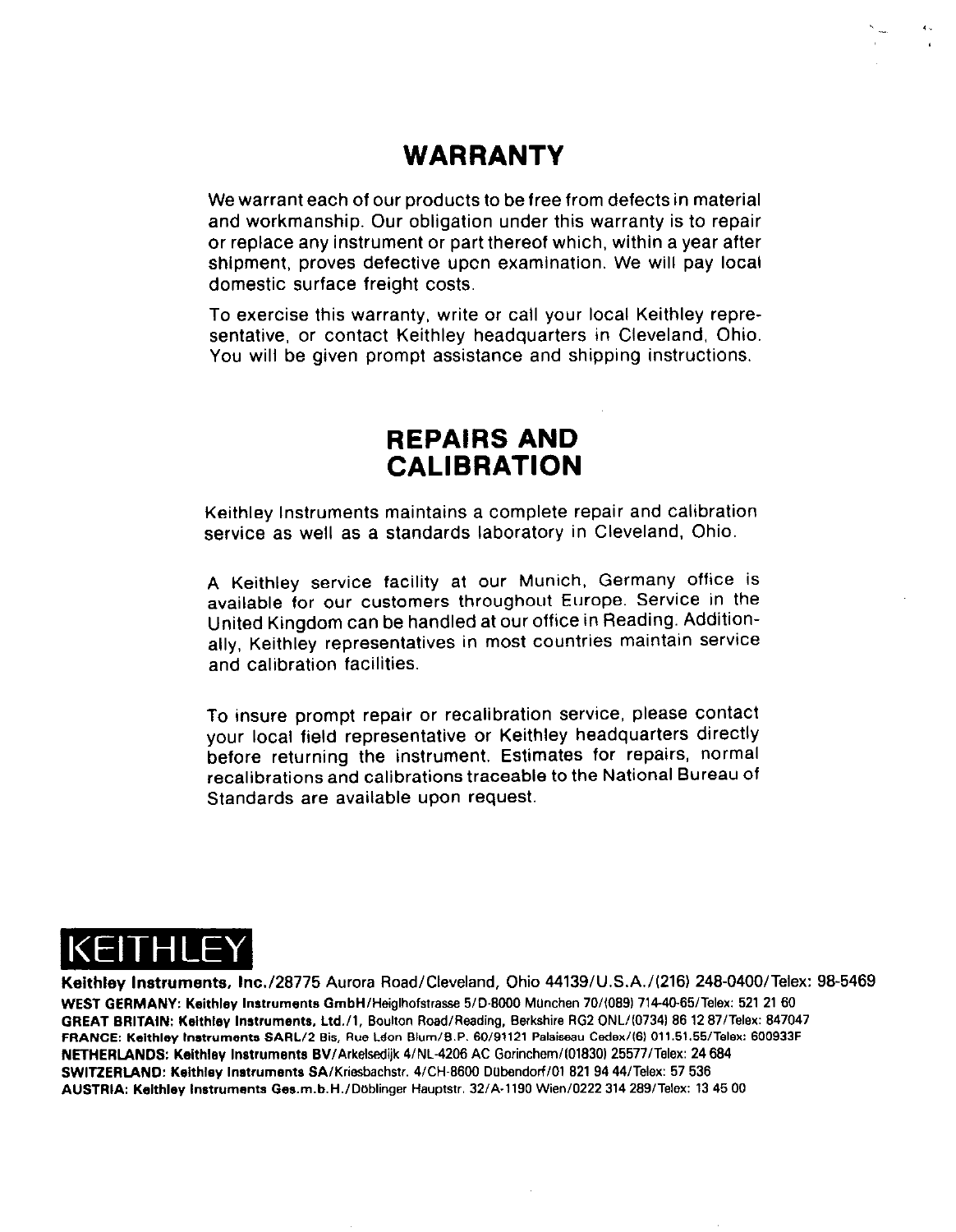Model 195T System Temperature DMM Instruction Manual Suppleme

01983, Keithley Instruments, Inc. Cleveland, Ohio, U.S.A.

 $\sim 10^7$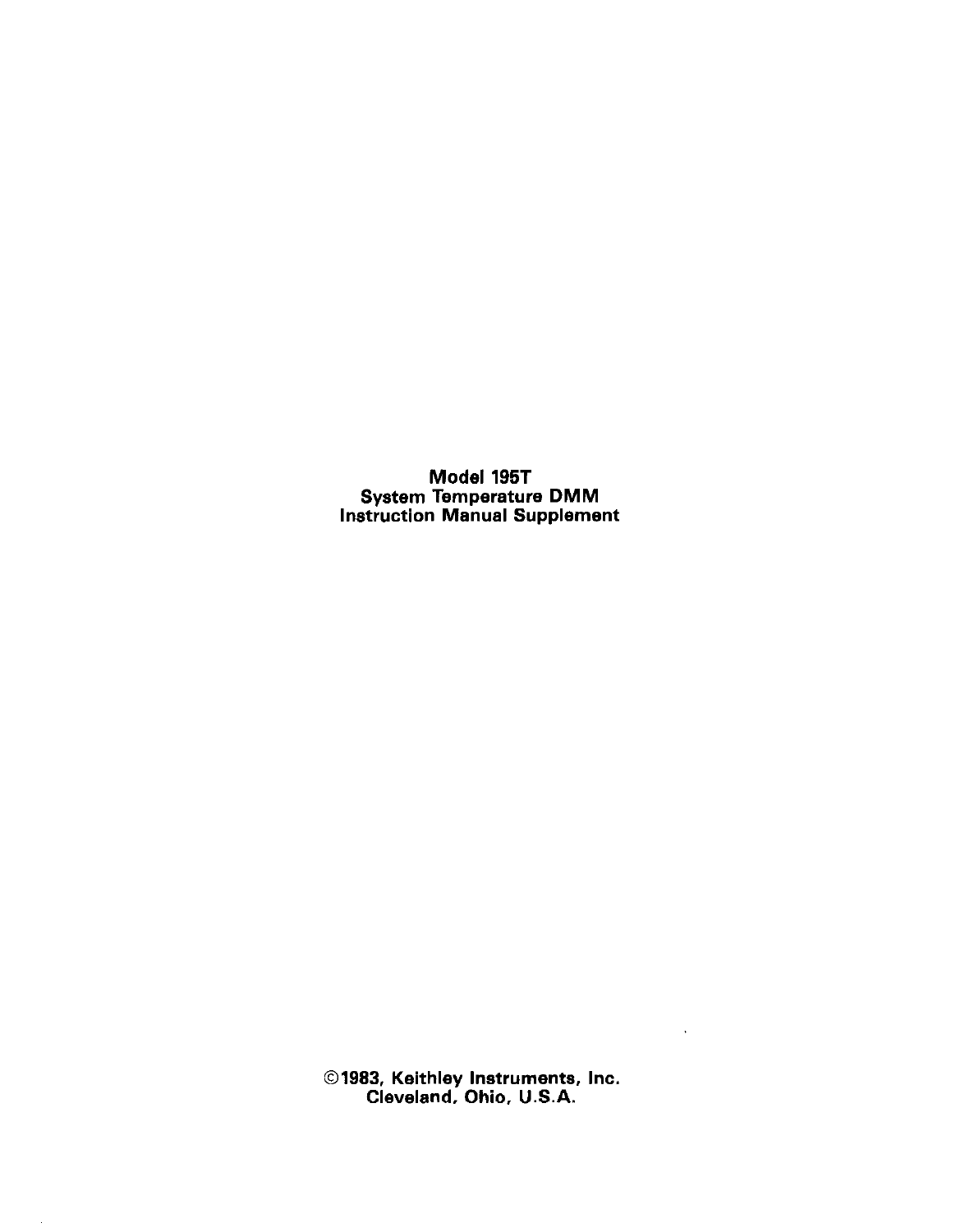### SPECIFICATIONS

| <b>TEMPERATURE (51/2 DIGITS)</b><br><b>SPAN</b> | <b>RESOLUTION</b> | 4 WIRE<br><b>ACCURACY</b> <sup>1</sup><br>$+(%rda + counts)$<br>1 YR., 18°-28°C | <b>TEMPERATURE</b><br><b>COEFFICIENT</b><br>$+(%rda + counts)/°C$<br>0°-18°C & 28°-50°C |  |
|-------------------------------------------------|-------------------|---------------------------------------------------------------------------------|-----------------------------------------------------------------------------------------|--|
| ۰c                                              |                   |                                                                                 |                                                                                         |  |
| $-200.00^{\circ}$ to<br>230,009                 | 0.019             | $0.03 - 10$                                                                     | $0.003 + 0.4$                                                                           |  |
| $230.00^{\circ}$ to<br>$630.00^{\circ}$         | $0.01^{\circ}$    | $0.03 + 40$                                                                     | $0.003 + 4$                                                                             |  |
| $-220.00^{\circ}$ to $-200.00^{\circ}$          | $0.01^{\circ}$    | $0.03 - 40$                                                                     | $0.003 + 4$                                                                             |  |
| ۰F                                              |                   |                                                                                 |                                                                                         |  |
| 446.00°<br>– 328.00° to                         | $0.01^{\circ}$    | $0.03 + 18$                                                                     | $0.003 + 0.7$                                                                           |  |
| 446.00° to<br>1100.00°                          | 0.019             | $0.03 + 72$                                                                     | $0.003 + 7$                                                                             |  |
| $-360.00^{\circ}$ to $-328.00^{\circ}$          | $0.01^{\circ}$    | $0.03 + 72$                                                                     | $0.003 + 7$                                                                             |  |

<sup>1</sup>Autorange mode, excluding probe errors.

RTD TYPE: 1000 platinum; DIN 43 760 or IPTS-68, Programmable alpha and delta, 3. or 4.wire.

MAXIMUM LEAD RESISTANCE (each lead): 4-wire: 250.  $3$ -wire: 15 $\Omega$ .

SENSOR CURRENT: 1.0mA maximum, RMS.

BENCH READING RATE: 1.2 readings per second.

MAXIMUM COMMON MODE VOLTAGE: 500V (42V with Model 1951 connected).

COMMON MODE REJECTION: Less than 0.005°C/volt at DC, 50Hz and 60Hz (100 $\Omega$  unbalance, LO driven).

MAXIMUM ALLOWABLE INPUT: 360V peak. 250V rms.

ACCESSORIES SUPPLIED: Model 1951 Input Adapter, Model 8693<br>General Purpose/Immersion Probe (4-wire).

ACCESSORIES AVAILABLE:

Model 1951 Input Adapter<br>Model 8691 Connector Kit (enables connecting to 3- or 4-wire RTDs)<br>Model 8693 General Purpose/Immersion Probe (4-wire)<br>Model 8695 Surface Probe (4-wire)

Model 8696 Air/Gas Probe (4-wire)

Specifications subject to change without notice.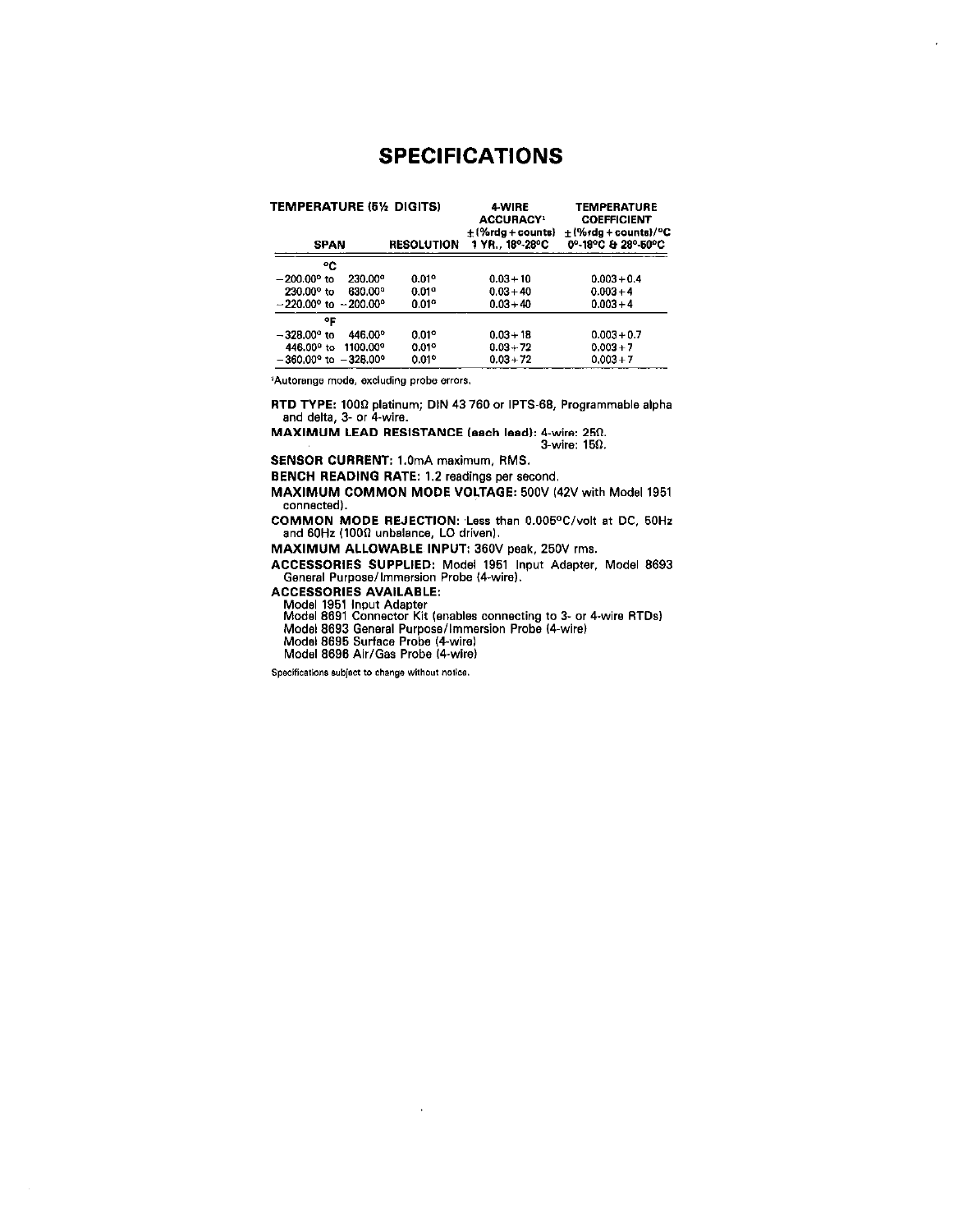# TABLE OF CONTENTS

| Paragraph | <b>Title</b>                                                                                                    | Page |
|-----------|-----------------------------------------------------------------------------------------------------------------|------|
|           | <b>SECTION 1 GENERAL INFORMATION</b>                                                                            |      |
| 1.1       |                                                                                                                 |      |
| 1.2       |                                                                                                                 |      |
| 1.3       |                                                                                                                 |      |
| 1.4       | Manual Addenda (and according to the control of the control of the control of the control of the control of the |      |
| 1.5       |                                                                                                                 |      |
| 1.6       |                                                                                                                 |      |
| 1.7       |                                                                                                                 |      |
| 1.8       |                                                                                                                 |      |
| 1.9       |                                                                                                                 |      |
| 1.9.1     |                                                                                                                 |      |
| 1.9.2     |                                                                                                                 |      |
| 1.9.3     |                                                                                                                 |      |
| 1.9.4     |                                                                                                                 |      |
| 1.9.5     |                                                                                                                 |      |
|           |                                                                                                                 |      |
|           | <b>SECTION 2 OPERATION</b>                                                                                      |      |
| 2.1       |                                                                                                                 |      |
| 2.2       |                                                                                                                 |      |
| 2.3       |                                                                                                                 |      |
| 2.4       |                                                                                                                 |      |
| 2.4.1     |                                                                                                                 |      |
| 2.4.2     |                                                                                                                 |      |
| 2.5       |                                                                                                                 |      |
| 2.6       |                                                                                                                 |      |
|           | <b>SECTION 3 PERFORMANCE VERIFICATION</b>                                                                       |      |
| 3.1       |                                                                                                                 |      |
| 3.2       |                                                                                                                 |      |
| 3.3       |                                                                                                                 |      |
| 3.4       |                                                                                                                 |      |
| 3.5       |                                                                                                                 |      |
|           |                                                                                                                 |      |
|           | <b>SECTION 4 THEORY OF OPERATION</b>                                                                            |      |
| 4.1       |                                                                                                                 |      |
| 4.2       |                                                                                                                 |      |
| 4.3       |                                                                                                                 |      |
| 4.4       |                                                                                                                 |      |
|           | <b>SECTION 5 SERVICING INFORMATION</b>                                                                          |      |
| 5.1       |                                                                                                                 |      |
| 5.2       |                                                                                                                 |      |
| 5.2.1     |                                                                                                                 |      |
| 5.2.2     |                                                                                                                 |      |
| 5.2.3     |                                                                                                                 |      |
| 5.2.4     |                                                                                                                 |      |
| 5.2.5     |                                                                                                                 |      |
| 5.3       |                                                                                                                 |      |
| 5.3.1     |                                                                                                                 |      |
| 5.3.2     |                                                                                                                 |      |
| 5.4       |                                                                                                                 |      |
| 5.5       |                                                                                                                 |      |

 $\mathbf{i}$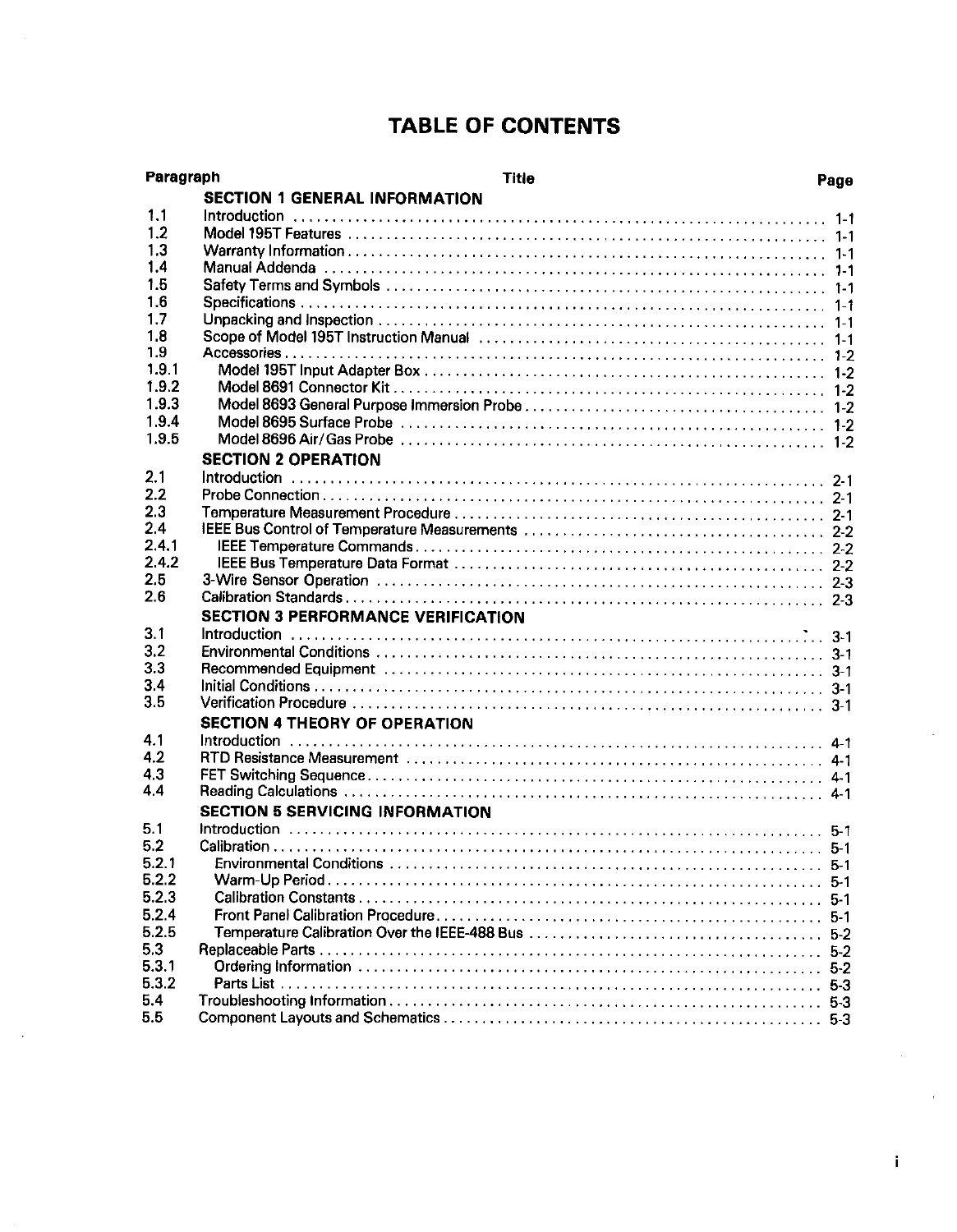## LIST OF FIGURES

 $\hat{\boldsymbol{\gamma}}$ 

 $\hat{\theta}$ 

| <b>Figure</b> | Title | Page |
|---------------|-------|------|
| $2 - 1$       |       |      |
| $2 - 2$       |       |      |
| $2 - 3$       |       |      |
| $3 - 1$       |       |      |
| $4 - 1$       |       |      |
| $4-2$         |       |      |
| $4-3$         |       |      |
| $5-1$         |       |      |
| $5 - 2$       |       |      |
| $5-3$         |       |      |

# LIST OF TABLES

| <b>Table</b> | Title | Page |
|--------------|-------|------|
|              |       |      |
|              |       |      |
|              |       |      |
|              |       |      |

 $\sim 10^{-1}$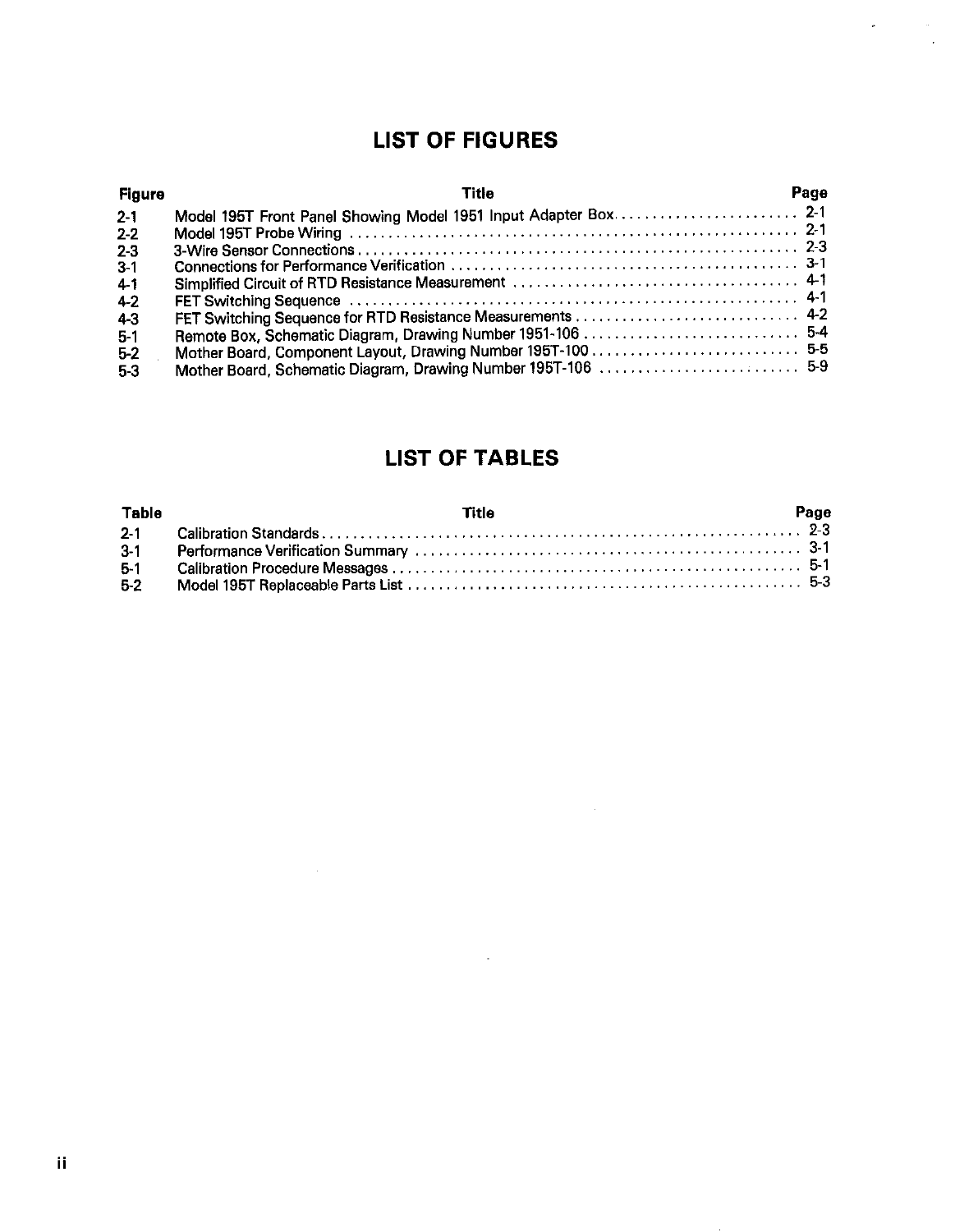### SECTION 1 GENERAL INFORMATION

#### 1.1 INTRODUCTION

The Model 195T is an enhanced version of the Model 195 that includes temperature measuring capabilities. The Model 195T is capable of temperature measurements in the range of -220°C and  $+630$ °C and between -360°F and  $+1100$ °F. The instrument is designed to work with platinum RTD probes, a factor which contributes to high accuracy. Temperature readings may be read directly from the front panel display or transmitted over the IEEE bus to a central controller or other instrumentation.

#### 1.2 MODEL 195T FEATURES

Some kev Model 195T features include:

- 1. High Accuracy. Because platinum RTD probes have predictable resistance change with temperature and are highly linear, temperature measurements are made with a greater degree of accuracy than is possible with thermistor or thermocouple type probes.
- 2. Ease of Use. The temperature measuring mode is easily entered from the front panel or over the IEEE bus. Sophisticated software automatically measures the probe resistance and calculates the reading.
- 3. Dual Scale Temperature Measurements. Temperature readout may be obtained in either <sup>o</sup>C or <sup>o</sup>F. Readings are available on the display and over the IEEE bus.
- 4. Front Panel Calibration. Temperature calibration may be performed from the front panel. Probe errors can be minimized with the calibration procedure.
- 5. Four Wire Resistance Measurements. Resistance measurements with the supplied probe are performed using the 4-wire method to minimize the effects of lead resistance.
- 6. Selectable 3-wire or 4-wire Operation. The instrument may be used with either 3-wire or 4-wire probes; the mods of operation is easily changed from the front panel.

#### 1.3 WARRANTY INFORMATION

Warranty information may be found inside the front cover of this manual. Should it become necessary to use the warranty, contact your nearest Keithley representative or the factory to determine the correct course of action. Keithley Instruments, Inc. maintains service facilities in the United States, West Germany, Great Britain, France, the Netherlands, Switzerland and Austria. Information regarding the application, operation, or service of Your instrument may be directed to the applications engineer at any of these locations. Check inside the front cover of this manual for addresses.

#### 1.4 MANUAL ADDENDA

Information pertaining to improvements or changes to the in-

strument which occur after the printing of this manual will be found on an addendum sheet included with the unit. Be sure to note any changes before attempting to operate or service the instrument.

#### 1.5 SAFETY TERMS AND SYMBOLS

The following safety terms are used in this manual or found on the instrument:

The  $\blacktriangleright$  symbol on the instrument indicates that a potential of 1OOOV or more may be present on the terminal(s).

The  $\sqrt{N}$  symbol on the instrument indicates that the user should refer to the operating instructions.

The **WARNING** heading used in this manual explains dangers that could result in personal injury or death.

The CAUTION heading used in this manual explains hazards that could damage the instrument.

#### 1.6 SPECIFICATIONS

Detailed specifications pertaining to Model 195T temperature measurements are located at the front of this manual.All other specifications are located at the front of the Model 195 Instruction Manual.

#### 1.7 UNPACKING AND INSPECTION

The Model 195T was carefully inspected before shipment. Upon receiving the unit, carefully unpack all items from the shipping carton and check for any obvious signs of physical damage. Report any damage to the shipping agent at once. Retain the original packing materials in case reshipment becomes necessary.

The following items are included with every Model 195T shipment:

- -Model 195T System Temperature DMM
- \*Model 1951 Input Adapter Box
- .Model 8693 General Purpose Immersion Probe (4-wire platinum RTD, DIN 43 760 standard)
- \*Model 195 Instruction Manual
- \*Model 195T Instruction Manual Supplement

#### 1.8 SCOPE OF MODEL 195T INSTRUCTION MANUAL

This manual provides information pertaining to Model 195T temperature measuring capabilities and is supplied as a supplement to the Model 195 Instruction Manual, which contains information on all other operating aspects of the instrument. The Model 195T manual is divided into the following sections:

1. Section 2 contains information necessary to connect temperature probes and program the Model 195T to make temperature measurements. Additional IEEE bus commands are also included in this section.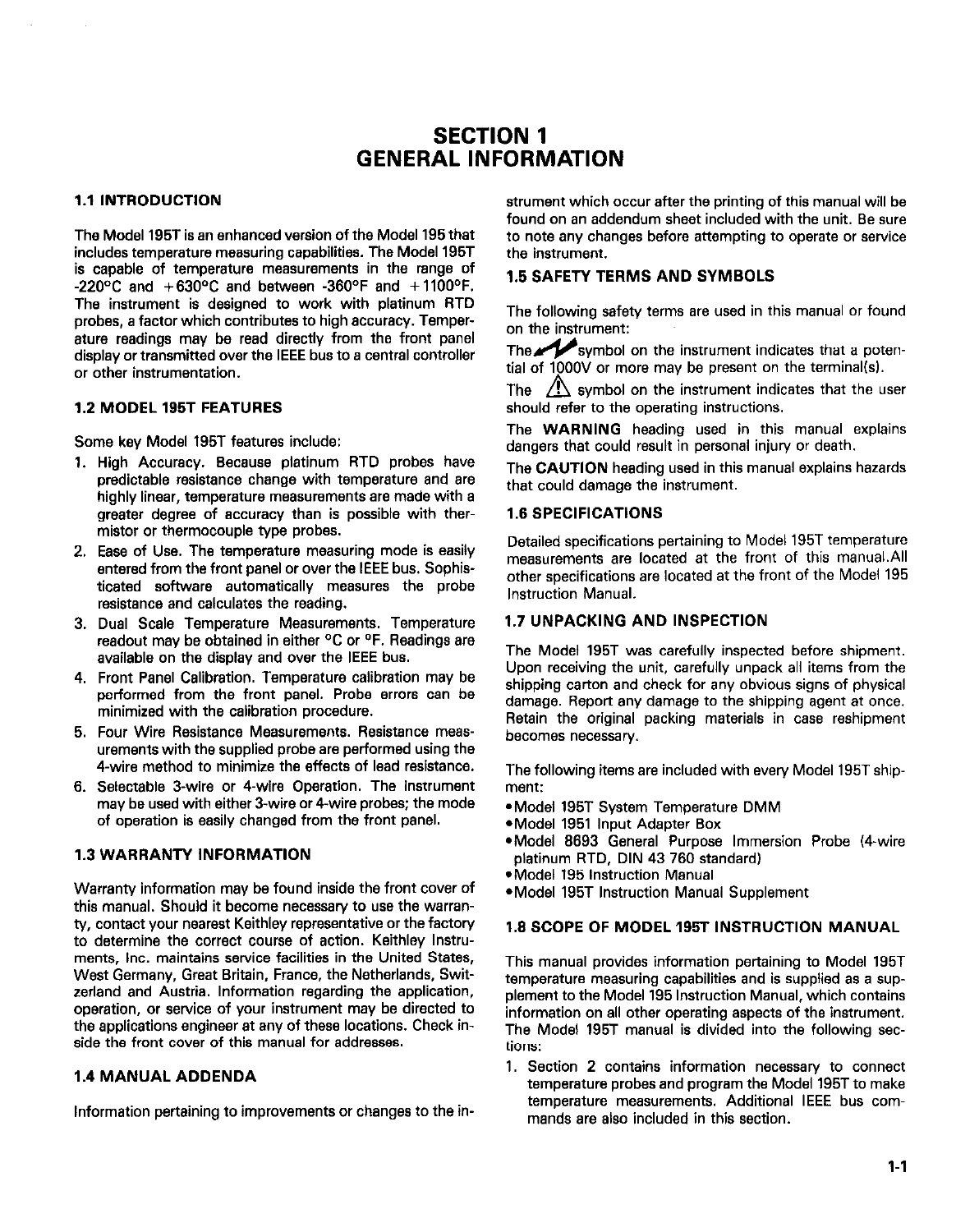- 2. Procedures necessary for checking temperature measuring accuracy are contained in Section 3.
- 3. Basic theory of operation may be found in Section 4.
- 4. Servicing information, including calibration, and a list of replaceable parts is located in Section 5.

#### 1.9 ACCESSORIES

Accessories available for the Model 195T are listed below. All probes are of 4-wire platinum RTD configuration and conform to the DIN 43 760 standard.

#### 1.9.1 Model 1951 Input Adapter Box

The Model 1951 (supplied with the Model 195T) provides a means of interfacing probes terminated with a 4-wire instrumentation connector to the banana jacks on the instrument.

#### 1.9.2 Model 9691 Connector Kit

The Model 8691 Connector Kit contains a male 4-wire connector, a female 4-wire connector with attached coiled cable (mates with connector on Model 1951). and male and female 3-wire adapters.

#### 1.9.3 Modal 8693 General Purpose Immersion Probe

The Model 8693 (supplied with the Model 195T) is a general purpose probe designed for immersion in liquids as well as other general purpose applications. The Model 8693 measures between -220 $\degree$ C and +630 $\degree$ C and has a basic tolerance of  $+0.3$ <sup>o</sup>C at 0<sup>o</sup>C.

#### 1.9.4 Modal 8695 Surface Probe

The Model 8695 probe is designed to measure the flat surfaces of solids in the range of -50 $\degree$ C to +260 $\degree$ C. The Model 8695 has a basic tolerance of  $\pm 0.3$ °C at 0°C.

#### 1.9.5 Modal 8696 Air/Gas Probe

The Model 8696 probe has an exposed junction within a protective shroud. The measurement range of the Model 8696 is between -50 $\degree$ C and +260 $\degree$ C; the probe has a basic tolerance of  $\pm$  0.3°C at 0°C.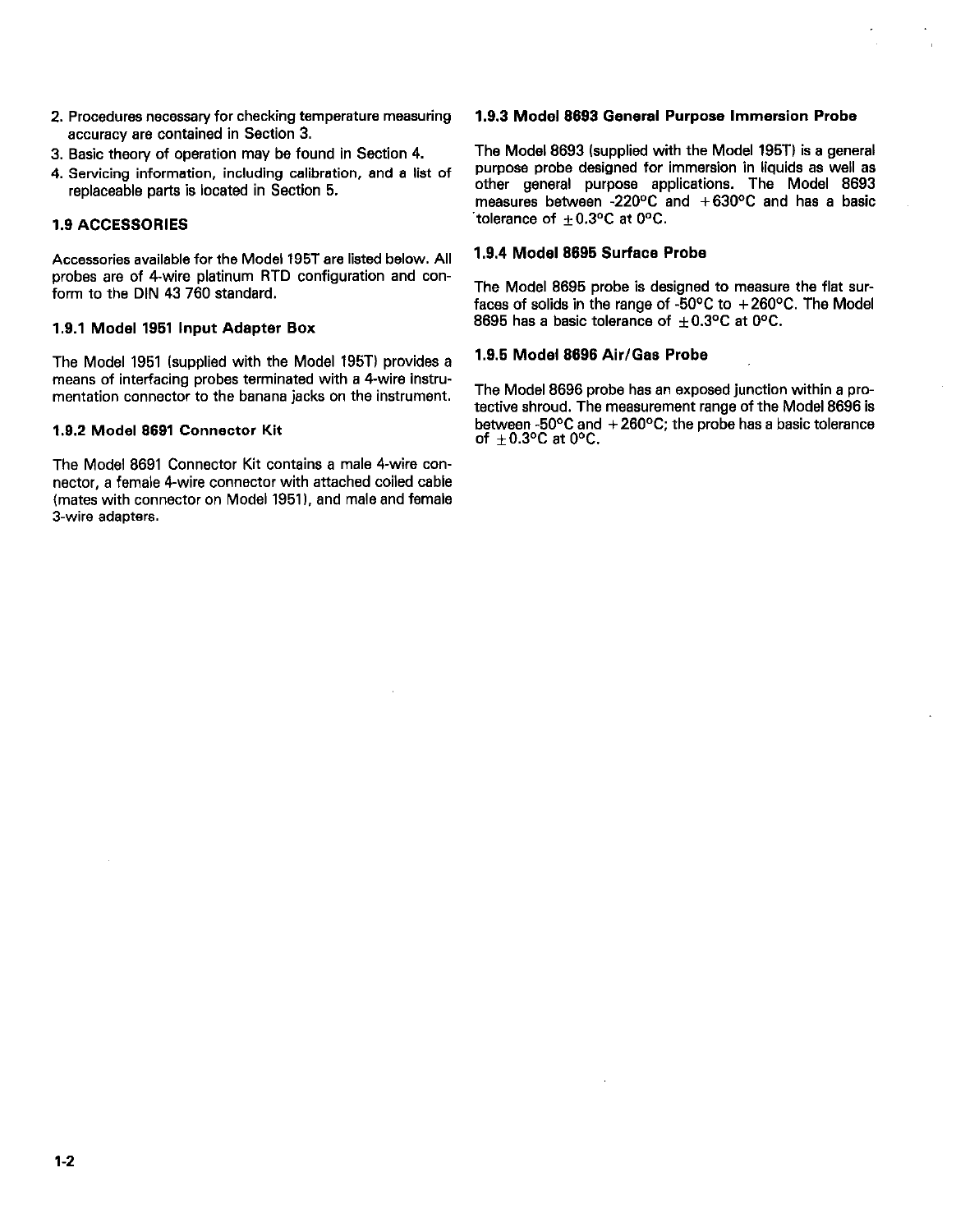### SECTION 2 **OPERATION**

#### 2.1 INTRODUCTION

This section contains information necessary to connect the temperature probe to the Model 195T and program the unit for temperature measurements. Also included is information on additional IEEE-488 bus commands and data formats.

#### 2.2 PROBE CONNECTION

The Model 195T is supplied with the Model 1951 Input Adapter Box, designed to interface the unit with a standard 4-wire instrumentation connector. To connect the temperature probe to the instrument, proceed as follows:

#### WARNING

To avoid possible shock hazards, disconnect all test leads from the Model 196T before connecting the adapter box or tamperature probe.

- 1. Connect the Model 1951 to the VOLTS OHMS and OHMS SENSE terminals on the front or rear panel of the Model 195T as desired. The input box is designed with suitable banana plugs designed to connect with the Model 195T banana jacks and includes a 4-wire connector, as shown in Figure 2-l. The box is designed to connect only one way.
- 2. Check to see that the rear panel INPUTS switch is in the correct position.
- 3. Connect the temperature probe to the jack on the front of the adapter. If desired, a probe may be wired using the connections shown in Figure 2-2.

#### **NOTE**

As shipped, the Model 195T is calibrated to use platinum probes conforming to the DIN 43 760 standard  $\alpha$  (apha = 0.00385). Instrument calibration may be changed for other standards as described in Section 5.



Figure 2-2. Model 195T Probe Wiring

#### 2.3 TEMPERATURE MEASUREMENT PROCEDURE

Using the instrument to measure temperature is simply a matter of entering front panel Program 6, as described below.

1. Connect a suitable probe to the instrument as described in the last paragraph.



Figure 2-l. Model 196T Front Penal Showing Model 1961 input Adapter Box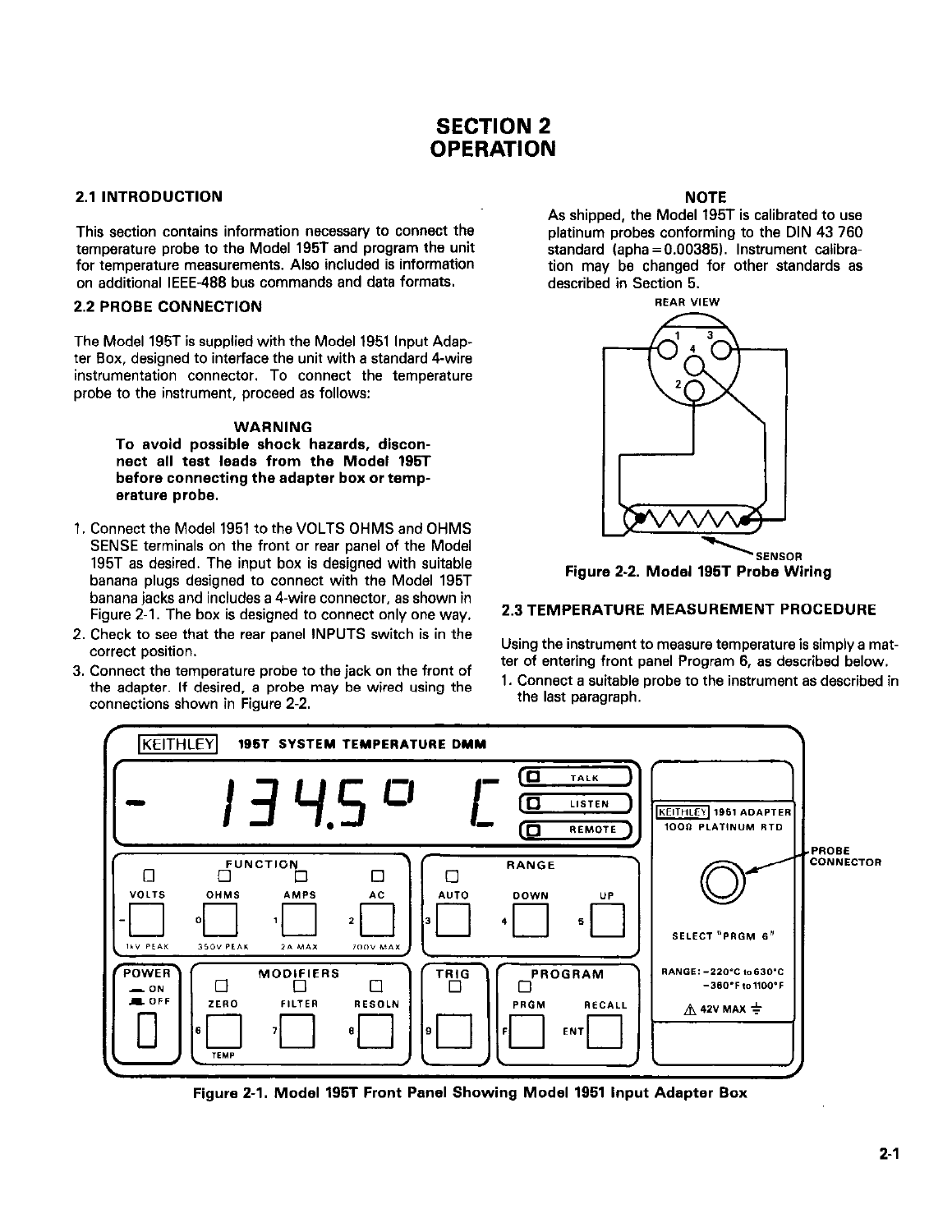2. Turn on the power to the instrument and allow it to warm up for at least one hour to achieve rated accuracy. Upon power-up, the instrument will display the programmed line freauencv and software revision level similar to the example below.

$$
\fbox{F60E5}
$$

The Model 195T power-up message differs from the Model 195 message in that the "t" in the software revision level indicates the instrument is configured for temperature measurements.

3. Press PRGM. The instrument will prompt for a program number as follows:

$$
\begin{array}{|c|c|} \hline P & \cap & \cap \\ \hline \end{array}
$$

4. Press 6. The instrument will briefly display the program number as follows:



- 5. Following the program number, the unit will enter the temperature measuring mods; each time the PRGM, 6 key stroke sequence is performed, the instrument will toggle between the <sup>o</sup>C and <sup>o</sup>F temperature modes. The flashing decimal point shows the conversion rate.
- 6. In the "C mode, a typical reading might be:

-1



For a typical reading in the  $\overline{P}$  mode, the display might appear as follows:



7. If the temperature is outside the measuring range of the instrument, or if the probe is open, the following message will be disolaved:



8. Place the probe on or in the material to be measured and take the temperature reading. Allow sufficient time for the reading to stabilize.

#### WARNING

Do not subject the temperature probe to a potential more than 30V RMS, 42.4V peak above earth ground, or a shock hazard may result.

9. To cancel the temperature mode, press a valid FUNCTION button, such as VOLTS,

#### NOTES:

- 1. The instrument may be operated in either the 4% digit or 5<sup>1/2</sup> digit resolution mode while in the temperature mode. The RESOLN button on the front panel controls display resolution. When in the 5 $h$  digit mode, the  $\circ$  character is replaced by the least significant digit of the temperature reading.
- 2. Temperature measurements may be stored in the internal buffer by entering Program 7 after entering the tempera-

ture mode. See Section 3 of the Model 195 Instruction Manual for front panel program details.

- 3. The instrument may be placed in the one-shot mode when making temperature measurements by using Program 9. See Section 3 of the Model 195 Instruction Manual for details.
- 4. As with other Model 195T measurements, the final, filtered temperature reading is not displayed until the FILTER light ceases flashing.
- 5. Program 0 doss not cancel the temperature mode.

#### 2.4 IEEE BUS CONTROL OF TEMPERATURE MEAS-UREMENTS

The instrument may be placed in the temperature measuring mode with commands given over the IEEE bus, and temperature data may be read over the bus as described in the following paragraphs.

#### 2.4.1 IEEE Temperature Commands

The following commands control the Model 195T over the **IEEE bus:**<br>F5 Place

- Places the instrument in the <sup>o</sup>F mode.
- F6 Places the instrument in the  $\degree$ C mode.
- S1 Default rate mode from front panel (rates must be programmed with appropriate rate commands).

#### NOTES:

- 1. A DCL or SDC command transmitted over the bus to the instrument will cancel the temperature mode.
- 2. As with other device-dependent commands, the instrument must be in the remote mode before it will respond to temperature commands. See Section 4 of the Model 195 Instruction Manual for complete details on using the unit over the IEEE-488 bus.

Programming Example-To program the instrument for temperature measurements in  ${}^{\circ}\tilde{C}$ , enter the following statements into the HP-85:

REMOTE 716 (END LINE)

OUTPUT 716; "F8X" (END LINE1

When the END LINE is pressed the second time, the instrument will enter the <sup>o</sup>C temperature mode.

#### 2.4.2 IEEE Bus Temperature Data Format

Temperature data sent over the IEEE bus has a format similar to other instrument data. Formats for the two temperature modes are:

DEGFnnnn.nnE+n "F Mods DEGCnnnn.nnE+n  $\degree$ C Mode

#### NOTES

- 1. The data prefix is not present in the Gl, G3 or G5 data modes.
- 2. The bus reading rate may be increased by sending the following command string: S1P0X. However, noisier readings will result.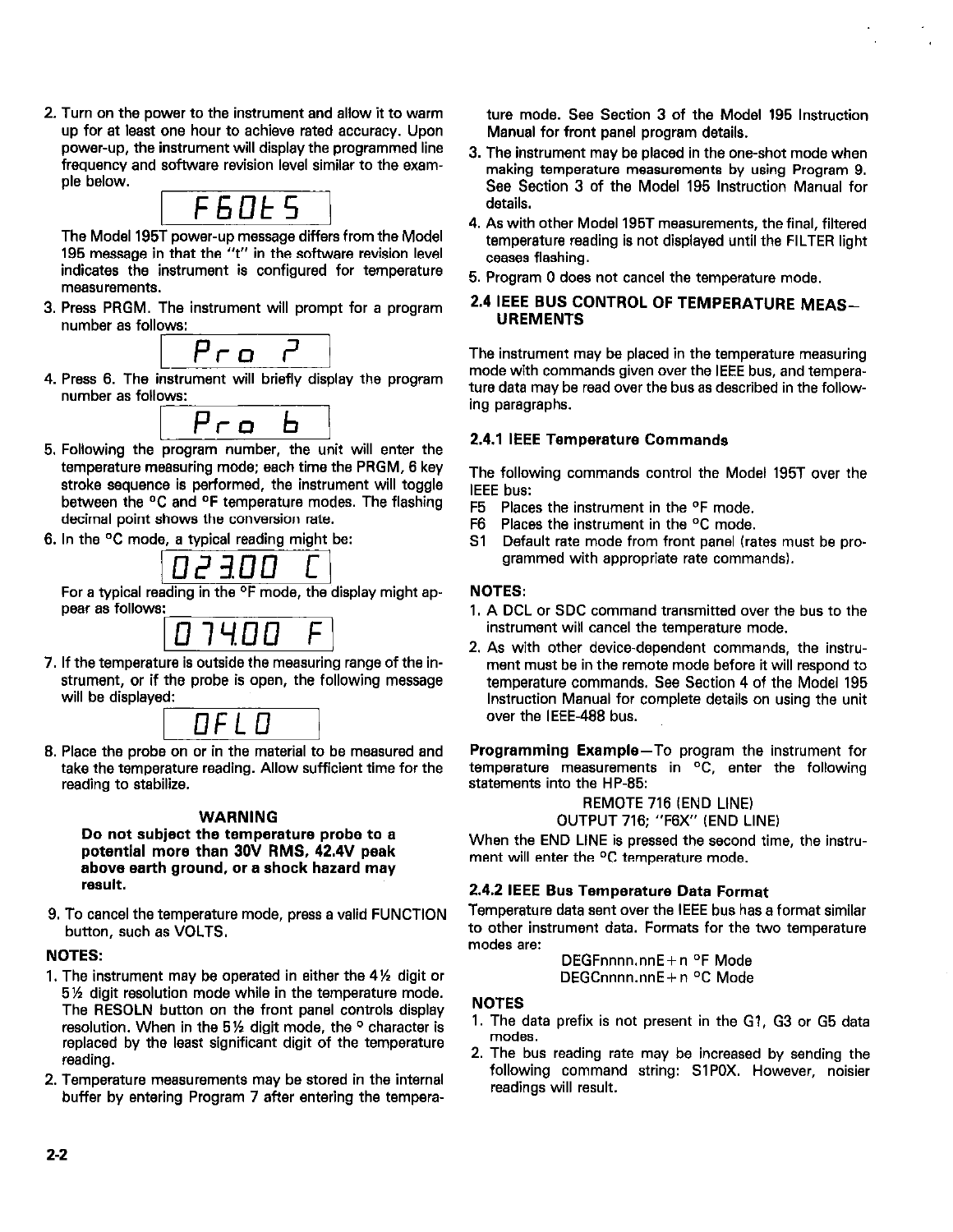3. Turning the multiplex mode off with the Al command will also increase the reading rate, but probe heating may increase, possibly affecting accuracy.

Programming Example-Connect a suitable probe to the instrument and enter the following statements into the HP-85 keyboard:

> REMOTE 716 (END LINE1 OUTPUT 716; "F5X" (END LINE) ENTER 716; A\$ (END LINE) DISP AS (END LINE)

After the last statement is executed, the temperature data string will be displayed on the CRT.

#### 2.5 3-WIRE SENSOR OPERATION

As supplied, the Model 195T is designed for operation with 4-wire probes, such as the supplied Modal 6693 probe. However, the unit may be used with an appropriate 3.wire platinum RTD probe by using the connections shown in Figure 2-3. Before using a 3-wire probe, the instrument must be properly programmed as described in the calibration procedure in Section 5 of this manual.

#### WARNING

To avoid possible shock hazards, disconnect all test leads from the Model 196T before connecting the temperature probe.

#### **NOTE**

Model 195T temperature accuracy figures given in the specifications are based on 4-wire operation.

#### 2.6 CALIBRATION STANDARDS

As shipped, the Model 195T is calibrated for use with probes conforming to the DIN 43 760 standard. Another popular temperature standard is the IPTS-66 standard, which uses

different calibration parameters, as summarized in Table 2-l. Note that it is imperative that the instrument be calibrated for the standard for which the probe is designed, or inaccurate temperature readings will result. Instrument calibration is covered in detail in paragraph 5.2.



Figure 2-3. 3-Wire Sensor Connections

Table 2-1. Calibration Standards

| Parameter                            | DIN 43760<br><b>Standard</b> | <b>IPTS-68</b><br><b>Standard</b> |
|--------------------------------------|------------------------------|-----------------------------------|
| $R_0$ (Probe resis-<br>tance at 0°C) | $100.00\Omega$               | $100.00\Omega$                    |
| Alpha<br>Delta                       | 0.00385<br>1.502             | 0.00392<br>1.49633                |
| A4, C4                               |                              |                                   |

\*Not directly programmable; automatically programmed by selection of DIN 43 760 or IPTS-66 standard during calibration.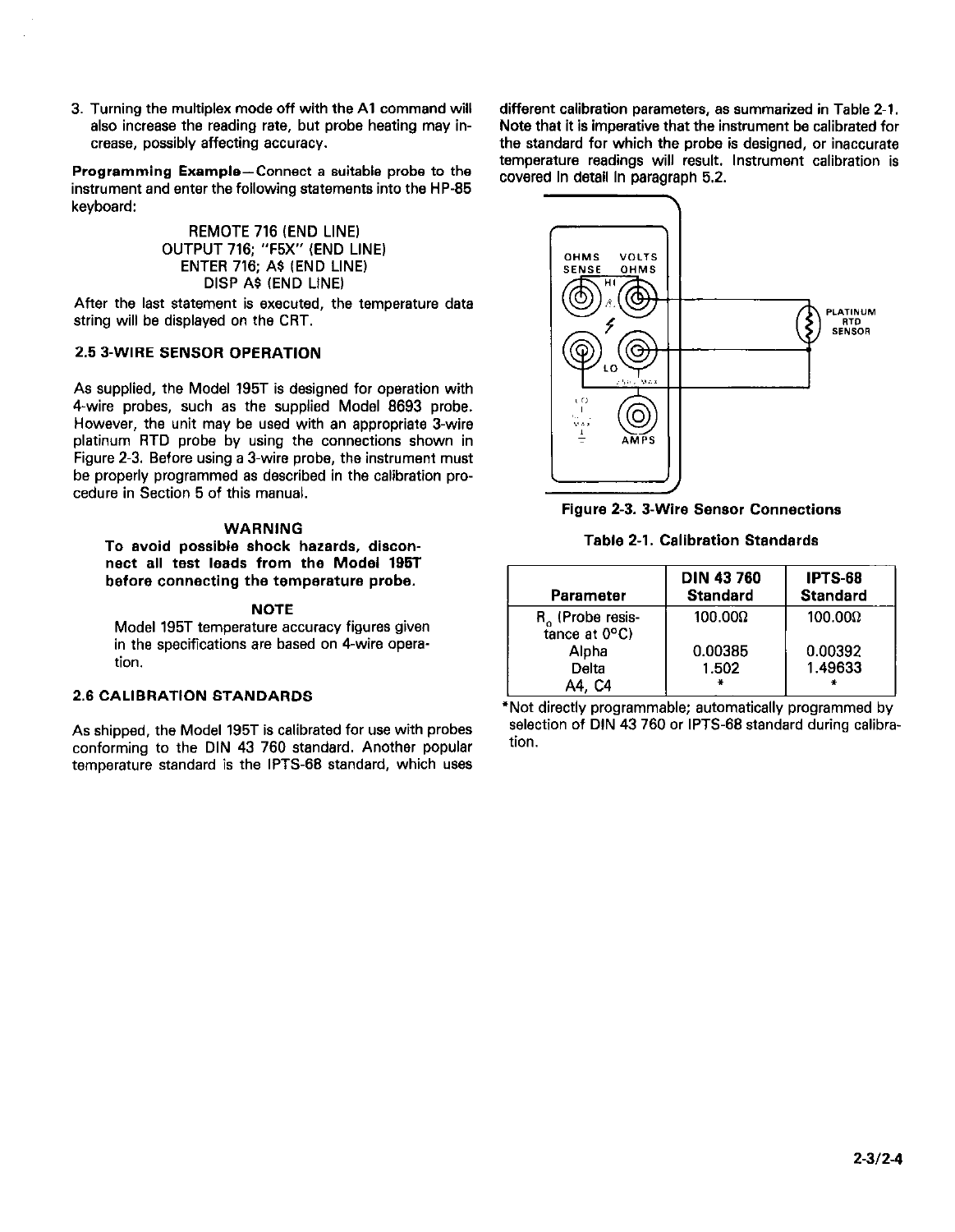$\label{eq:2.1} \frac{1}{\sqrt{2}}\int_{\mathbb{R}^3}\frac{1}{\sqrt{2}}\left(\frac{1}{\sqrt{2}}\right)^2\frac{1}{\sqrt{2}}\left(\frac{1}{\sqrt{2}}\right)^2\frac{1}{\sqrt{2}}\left(\frac{1}{\sqrt{2}}\right)^2.$ 

 $\label{eq:2} \frac{1}{\sqrt{2}}\int_{0}^{\infty}\frac{1}{\sqrt{2\pi}}\left(\frac{1}{\sqrt{2\pi}}\right)^{2}d\mu_{\rm{eff}}\,d\mu_{\rm{eff}}$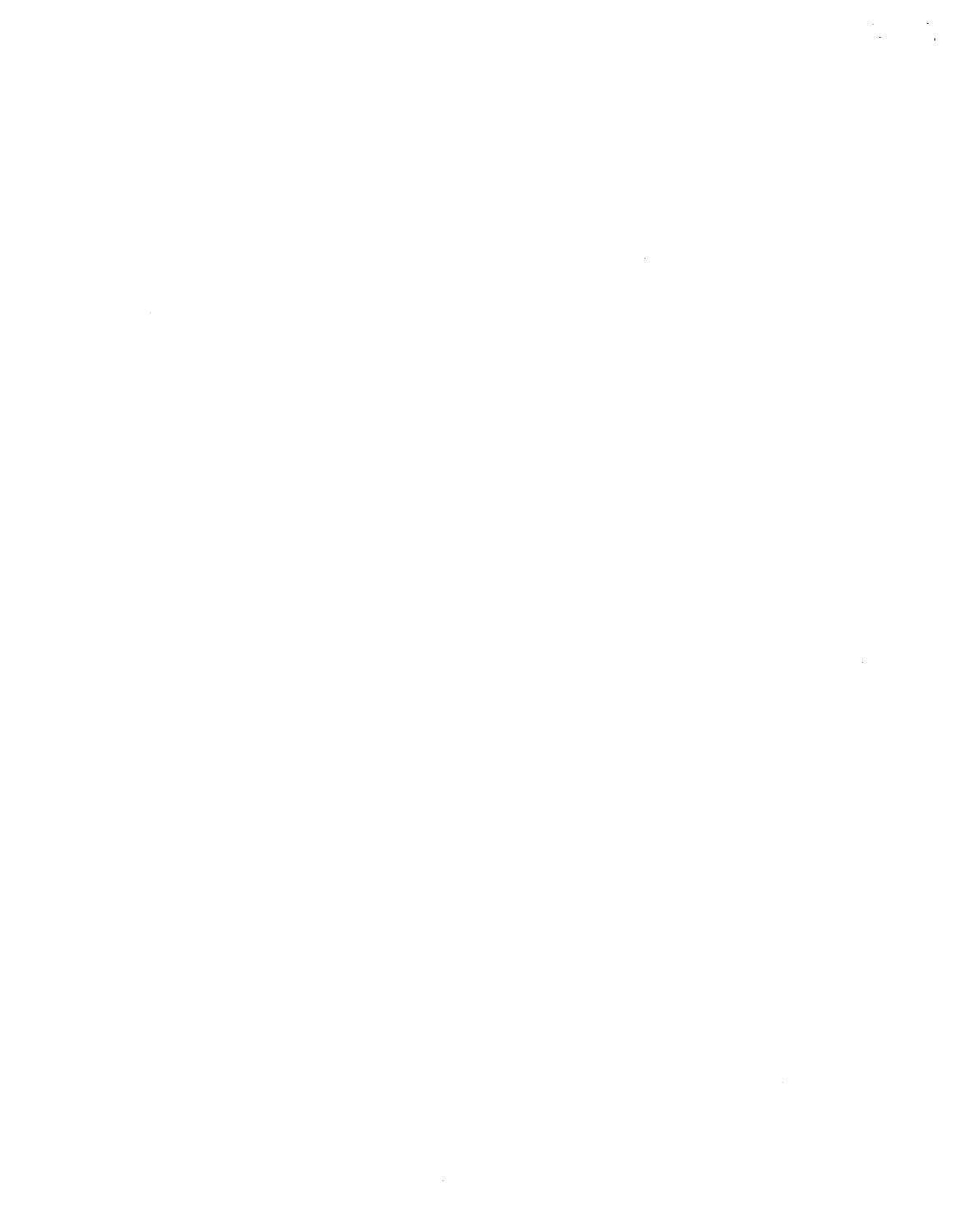### SECTION 3 PERFORMANCE VERIFICATION

#### 3.1 INTRODUCTION

This section contains information necessary to verify that Model 195T temperature measurements are made within specified accuracy. Model 195T temperature specifications are located at the front of this manual. Performance verification may be performed when the instrument is first received to ensure that no damage or change in calibration has occurred during shipment. The verification procedure may also be performed following calibration. If performance is substandard, use the calibration procedure in Section 5 to bring the unit back within specifications. If that procedure does not bring the unit within specifications, complete calibration may be required; see Section 7 of the Model 195 Instruction Manual.

#### **NOTE**

If the instrument does not meet specifications, and it is still under warranty, (less than 12 months since the date of shipment) contact your Keithley representative or the factory to determine the correct coursa of action.

#### 3.2 ENVIRONMENTAL CONDITIONS

Verification measurements should be made with the instrument at an ambient temperature between 18° and 28°C (65° to 82°F) at a relative humidity of less than 80%.

#### 3.3 RECOMMENDED EQUIPMENT

The following equipment is recommended for performing the verification procedure:

Gen Rad precision decade resistance box Model 1433T. or equivalent  $(±0.01\%$  tolerance). Other equipment may be used as long as the above accuracy figure is met or exceeded.

#### 3.4 INITIAL CONDITIONS

Before performing the verification procedure, make sure the Model 195T meets the following conditions:

- 1. If the instrument has been subjected to temperatures below 18°C (65°F) or above 28°C (82°F), allow sufficient time for it to reach a temperature within this range. Typically, it takes one hour to stabilize an instrument 10°C 118°F) outside the normal range.
- 2. Turn on the power to the Model 195T and allow it to warm up for at least one hour before beginning the verification procedure.

#### 3.5 VERIFICATION PROCEDURE

Model 195T temperature verification is based on substituting precise, known resistance values for the temperature probe and seeing that the displayed reading falls within the required range.

#### **NOTE**

The following procedure assumes the instrument is calibrated for the DIN 43 780 standard  $anh = 0.00385$ . Other standards will require different resistor values. See Section 5 for information on calibration.

#### WARNING

To avoid possible shock hazards, disconnect all other test leads from the unit before connecting the decade box.

- I. Connect the precision decade resistance box to the Model 195T as shown in Figure 3-1. Four wire connections must be used as shown on the diagram. Make sure the INPUTS switch is in the front panel position and that the instrument is programmed for 4-wire operation (paragraph 5.2.4).
- 2. Enter the <sup>o</sup>C temperature mode by pressing the PRGM and 6 buttons in sequence. If the display shows unit is in the "F mode, press PRGM and 6 in sequence again. Make sure the display is in the 5% digit resolution mode; also see that ZERO is disabled.
- 3. Refer to Table 3-1, which summarizes the verification resistance values. To check Model 195T accuracy at each of the points, set the decade box to the indicated resistance value and see that the displayed Model 195T reading falls within the required range.





| <b>Nominal</b><br><b>Temperature</b> | <b>Resistance</b><br>Value | <b>Allowable Reading</b><br>$(18^{\circ}$ to $28^{\circ}$ C) |
|--------------------------------------|----------------------------|--------------------------------------------------------------|
| $-200^{\circ}$ C                     | $18.49\Omega$              | $-200.12$ to $-199.80$ <sup>o</sup> C                        |
| $-100^{\circ}$ C                     | $60.25\Omega$              | $-100.13$ to $-99.87$ °C                                     |
| $0^{\circ}$ C                        | 100.00Ω                    | $-$ 0.10 to + 0.10 °C                                        |
| $+100^{\circ}$ C                     | $138.50\Omega$             | $+$ 99.87 to $+$ 100.13°C                                    |
| $+200^{\circ}$ C                     | $175.84\Omega$             | +199.84 to +200.16 °C                                        |
| $+400^{\circ}$ C                     | 247.040                    | $+399.48$ to $+400.56$ °C                                    |
| $+600^{\circ}$ C                     | $313.59\Omega$             | $+599.42$ to $+600.58$ °C                                    |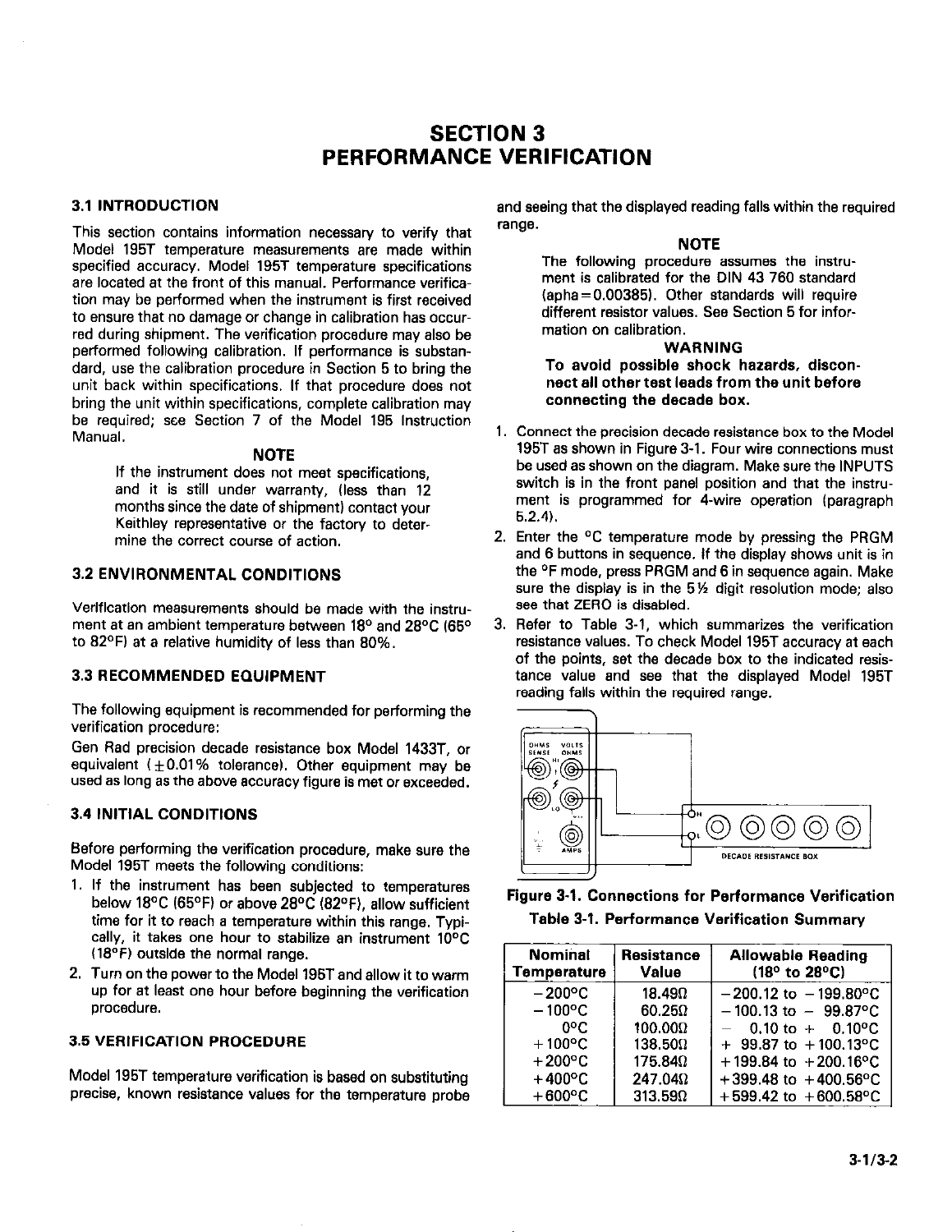$\label{eq:2.1} \frac{1}{\sqrt{2}}\int_{\mathbb{R}^3}\frac{1}{\sqrt{2}}\left(\frac{1}{\sqrt{2}}\right)^2\frac{1}{\sqrt{2}}\left(\frac{1}{\sqrt{2}}\right)^2\frac{1}{\sqrt{2}}\left(\frac{1}{\sqrt{2}}\right)^2\frac{1}{\sqrt{2}}\left(\frac{1}{\sqrt{2}}\right)^2\frac{1}{\sqrt{2}}\left(\frac{1}{\sqrt{2}}\right)^2\frac{1}{\sqrt{2}}\frac{1}{\sqrt{2}}\frac{1}{\sqrt{2}}\frac{1}{\sqrt{2}}\frac{1}{\sqrt{2}}\frac{1}{\sqrt{2}}$  $\label{eq:2.1} \frac{1}{\sqrt{2}}\left(\frac{1}{\sqrt{2}}\right)^{2} \left(\frac{1}{\sqrt{2}}\right)^{2} \left(\frac{1}{\sqrt{2}}\right)^{2} \left(\frac{1}{\sqrt{2}}\right)^{2} \left(\frac{1}{\sqrt{2}}\right)^{2} \left(\frac{1}{\sqrt{2}}\right)^{2} \left(\frac{1}{\sqrt{2}}\right)^{2} \left(\frac{1}{\sqrt{2}}\right)^{2} \left(\frac{1}{\sqrt{2}}\right)^{2} \left(\frac{1}{\sqrt{2}}\right)^{2} \left(\frac{1}{\sqrt{2}}\right)^{2} \left(\$ 

 $\mathcal{L}^{\text{max}}_{\text{max}}$  .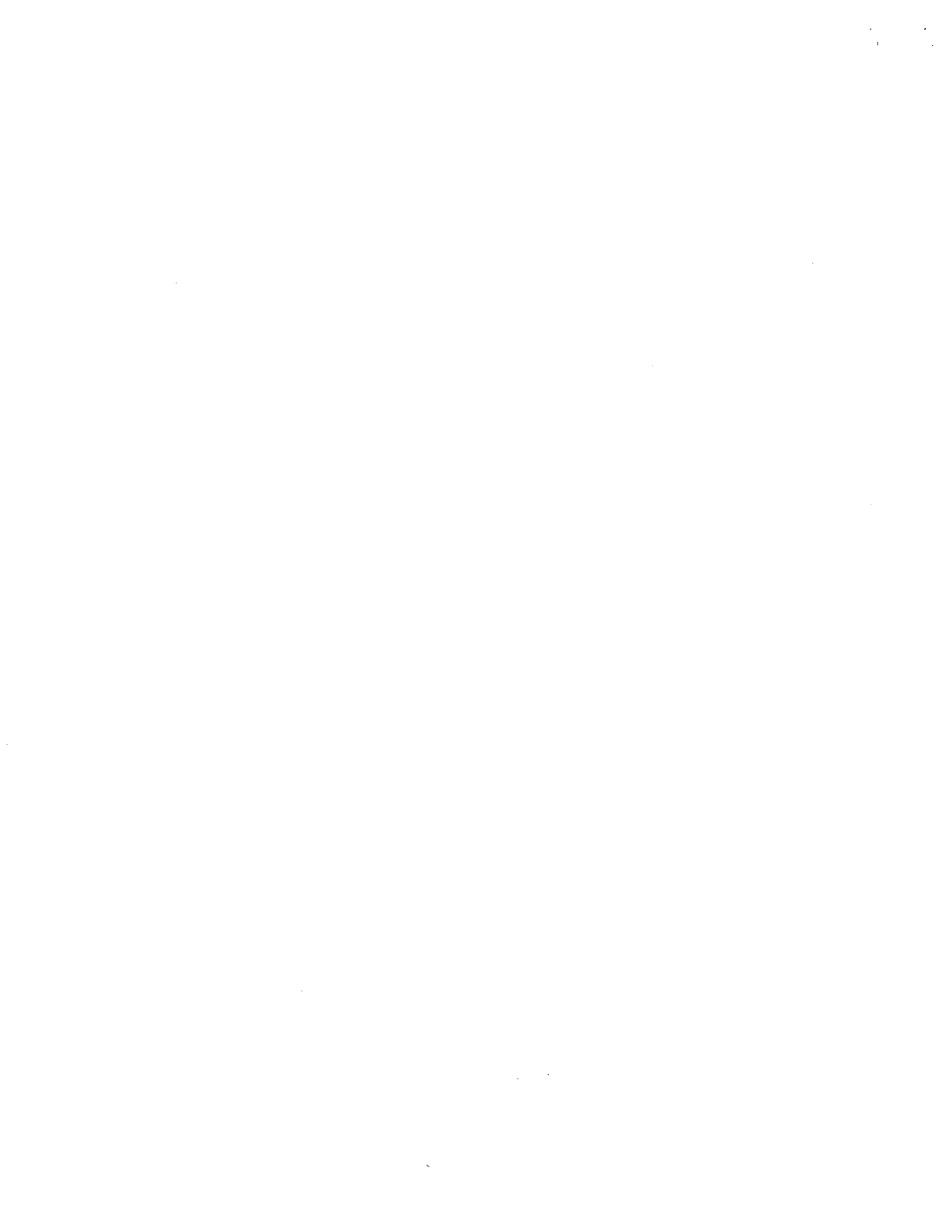### SECTION 4 THEORY OF OPERATION

#### 4.1 INTRODUCTION

Model 195T temperature readings are based on the 4-wire resistance measurements of a platinum RTD (resistance temperature detector). As the probe temperature rises, its resistance increases as well, although not in a precisely linear manner.

In the Model 195T, these resistance measurements are made in the normal manner, but, during the measurement process, thermal voltages generated by dissimilar electrical contacts are cancelled out. This cancellation is achieved by making two measurements: the first is the voltage across the OHMS SENSE HI and LO terminals with current flowing through the RTD probe; the second measurement is made with no current flowing through the probe. These voltage measurements are then used bv the microcomputer to calculate the temperature. Because the RTD current has a 25% duty cycle, probe heating is reduced; also, the off cycle allows thermal voltages to be measured.

#### 4.2 RTD RESISTANCE MEASUREMENT

Figure 4-l shows a simplified schematic of the Model 195T and RTD probe during temperature measurements.  $V_1$ through  $V<sub>4</sub>$  represent thermal contact voltages generated by dissimilar metals.  $\mathsf{V}_{\mathsf{PTD}}$  is the voltage developed across the probe when current I is flowing. The remaining circuitry to the right is the normal Model 195 input and multiplexer circuitry.



Figure 4-I. Simplified Circuit of RTD Resistance Measurements

When current is flowing through the RTD probe, the voltage, as seen at the OHMS SENSE HI and LO terminals, is:

$$
V_{HI} - V_{LO} = V_2 + V_{RTD} + V_5 + V_3
$$

With no current flowing, the voltage between these two terminals is:

$$
V_{HI} - V_{10} = V_2 + V_5 + V_3
$$

Since the voltage is measured at the OHMS SENSE terminals,  $V_1$  and  $V_4$  are insignificant.

The resistance value of the probe can then be calculated as follows:

$$
R_{\rm{RTO}} = R_{\rm{ref}} V_{\rm{RTD}} / (V_{\rm{refHI}} \cdot V_{\rm{refLO}})
$$

#### 4.3 FET SWITCHING SEQUENCE

As with all other Model 195T measurements, RTD resistance measurements are performed by switching various input FETs on and off. Figure 4-2 shows the general switching sequence for RTD measurements. Figure 4-3 shows the flow chart for the switching sequence. Each FET is assumed to be on when a positive pulse occurs.



Flgura 4-2. FET Switching Sequence

During the first phase of the measurement cycle, 0121 is turned on, causing current to flow through the RTD. Q111, Q110, Q109 and Q108 are then turned on in sequence to measure the voltage across the RTD with current flowing through it. During the second phase, Ql21 is turned off, and Q111 and Q110 are turned on in sequence to perform the necessary measurements for the last phase. This last phase is repeated three times to provide the necessary duty cycle.

#### 4.4 READING CALCULATIONS

Once the measurements are stored within. the microcomputer, it is a simple matter to calculate the final reading. Above 0°C, these calculations are performed using the following relationships:

$$
T_c = \frac{-A + \sqrt{A^2 - 4B[1 - R_t/R_O]}}{2B}
$$

Where:

 $A=(1+\alpha/100)$  $B = -\alpha \delta(10^{-4})$  $\alpha$  and  $\delta$  are given constants  $R<sub>O</sub>$  is the probe resistance at 0°C  $R_t$  is the probe resistance at the measured temperature  $T_F = 9/5T_C + 32$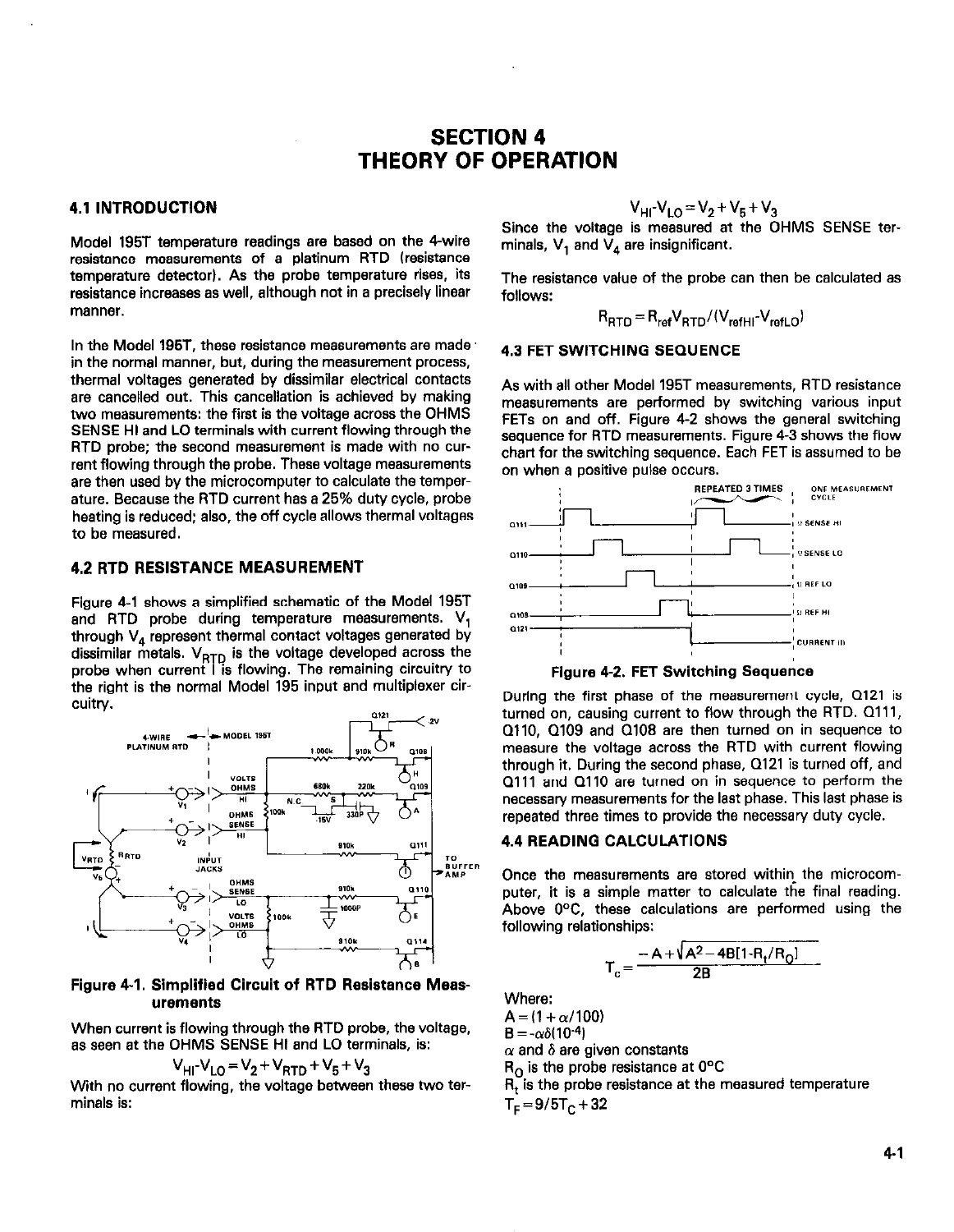#### Example:

 $\sim$ 

Assume the Model 195T is used with a probe conforming to the DIN 43 760 standard and is measuring a temperature of 210°C. At this temperature with this probe, the values are:

 $\rm R_\Omega$  = 100.00 $\Omega$ R,=179.510  $\alpha$  = 0.00385  $\delta$  = 1.502  $A = 0.00385[1 + (1.502/100)] = 0.0039078$  $B=-(10^{-4})(0.00385)(1.502)=-5.7827\times 10^{-7}$ 

T,- 0.0039079+J(0.0039078l\*-4~ -5.7827X lO~')[l-(I-79.51/100)1  $2(-5.7827 \times 10^{-7})$  $T_c = 210^{\circ}$ C<br>T<sub>F</sub> = (9/5)(210) + 32 = 410°F

Below 0°C, two additional constants, A4 and C4, are used in a fourth order polynomial to calculate the temperature reading. These constants are not directly programmable, but their values will change in accordance with the selected standard (DIN 43 760 or IPTS-68). which can be programmed during the calibration procedure as described in paragraph 5.2.4.



 $\mathcal{L}^{\pm}$ 

Figure 43. FET Switching Sequence for RTD Resistance Measurements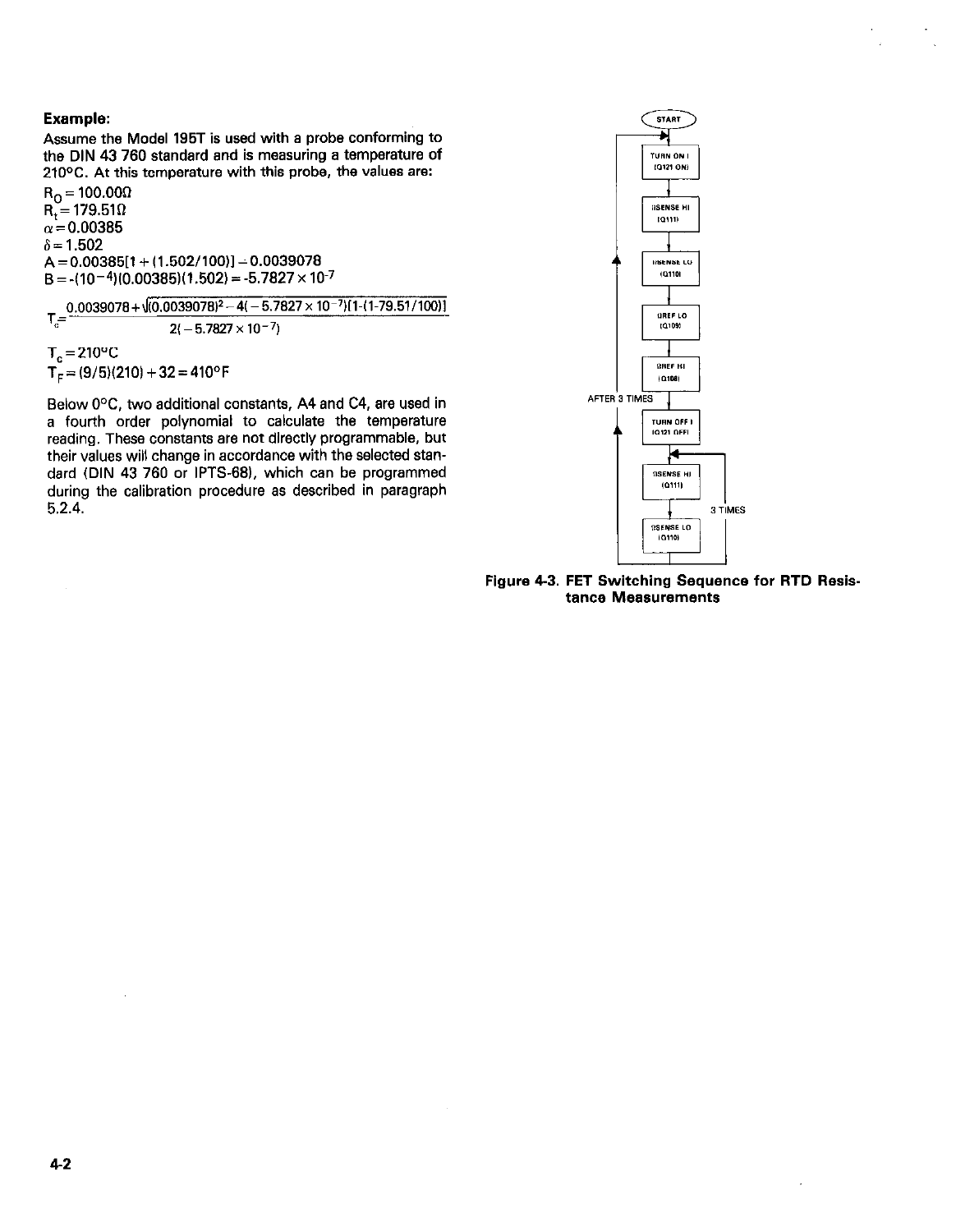### SECTION 5 SERVICING INFORMATION

#### 5.1 INTRODUCTION

This section contains temperature calibration procedures. Also included is a list of replaceable parts for the Model 195T.

#### 5.2 CALIBRATION

Temperature calibration is performed by using front panel Program 5. The basic procedure is similar to that used for calibrating other instrument functions. The following paragraphs describe the basic calibration procedure.

#### **NOTE**

Proper temperature calibration requires that all other functions be properly calibrated (especially the 200 $\Omega$  and 2k $\Omega$  ranges). See paragraph 7.5 of the Model 195 Instruction Manual for those calibration procedures.

#### 5.2.1 Environmental Conditions

Calibration should be performed under laboratory conditions having an ambient temperature of 23  $+1$ °C and a relative humidity of less than 80%. If the instrument has been subjected to temperatures outside this range, or to higher humidity, allow at least one additional hour for operating conditions to stabilize.

#### 5.2.2 Warm-Up Period

Before beginning the calibration procedure, turn on the power to the Model 195T and allow the unit to warm up for at least one hour.

#### 5.2.3 Calibration Constants

During the calibration procedure, the instrument will prompt for a number of constants. Table 5-I summarizes prompt messages. Along with each prompting message, the display will show either the factory default value or the previously programmed value for each constant. The inputs required for calibration include:

- 1. Alpha-Used for reading calculations above O°C (for DIN 43 760 standard, alpha =0.00385; for IPTS-68 standard,  $alpha = 0.00392$ .
- 2. Delta-Also used for reading calculations above  $0^{\circ}$ C (for DIN 43 760, delta = 1.502; for IPTS-68, delta = 1.49633).
- 3.  $t=0^{\circ}C$ —the probe resistance at  $0^{\circ}C$ .
- 4. DIN or NBS (IPTS-68) standard-Used to select appropriate A4 and C4 constants for better conformity below 0°C.
- 5. 3- or 4-terminal operating mode selection.

#### 5.2.4 Front Panel Calibration Procedure

The Model 195T is factory calibrated to conform to the DIN 43 760 standard. The following calibration procedure may be used to change instrument calibration to another standard, or to optimize instrument performance for use with a specific probe. Proceed as follows:

#### **NOTE**

Program 0 may be used at any time during the calibration procedure to return the instrument to the normal mode. Simply press PRGM and 0 in sequence.

| Message          | <b>Purpose</b>                                    | <b>Remarks</b>                                                                                                   |
|------------------|---------------------------------------------------|------------------------------------------------------------------------------------------------------------------|
| <b>ALPHA</b>     | Prompts for alpha constant.                       | Default alpha value displayed after<br>prompt (DIN 43 760 = 0.00385                                              |
| dELER            | Prompts for delta constant.                       | $IPTS-68 = 0.00392$<br>Default delta value displayed after<br>prompt. (DIN 43 760 = 1.502<br>$IPTS-68 = 1.49633$ |
| $F = \Pi \cup I$ | Prompts for probe resistance at<br>$0^{\circ}$ C. | Default probe resistance value<br>displayed after prompt.                                                        |
| 5 E d            | Prompts for DIN or NBS IPTS-68<br>standard.       | Programmed standard displayed with<br>prompt.                                                                    |
| $30 - 4k$        | Prompts for 3- or 4-wire probe<br>operation.      | Programmed operating mode displayed<br>with prompt.                                                              |
| $\cdot$ Ar       | Shows temperature calibration in<br>progress.     |                                                                                                                  |

#### **Table 5-1. Calibration Procedure Messages**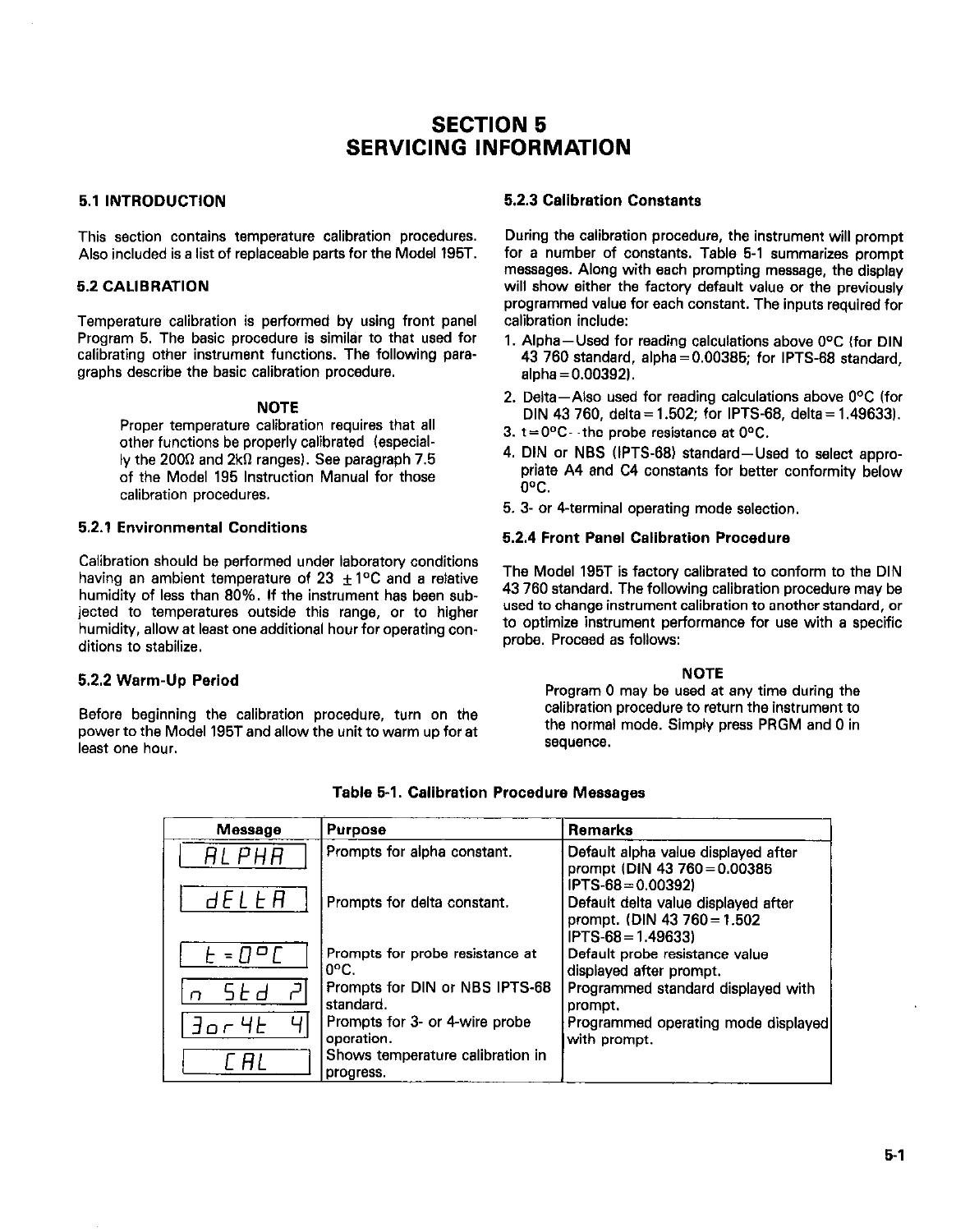I. Press PRGM. The instrument will prompt for a program number as follows:



2. Press 6. The instrument will briefly display the number:



3. Following the program number, the unit will enter the temperature mode. To continue with calibration, press PRGM. The Model 195T will again prompt for a program number:



4. Press 5. The instrument will then display the program number followed bv a prompt for the alpha parameter as follows:



5. Following the prompt, the default alpha value (for the DIN 43 760 standard) will be displayed:



- 6. If the displayed value of alpha is to be used, press ENT. if a new value of alpha is to be used, key in the digits and press ENT (the allowable range of alpha is  $0.00360 \leq$  alpha $\leq 0.00420$ ). For example, for the IPTS-68 standard, key in a value of 0.00392.
- 7. The unit will now prompt for the delta constant with the following message:



8. After the prompt, the default value (for the DIN 43 760 standard) will be displayed:



- 9. To use the displayed value, simply press ENT. To change the value, key in the digits and press ENT (the allowable range for delta is  $1.4 \leq$  delta  $\leq 1.6$ ). For example, for the IPTS-68 standard, a value of 1.49633 would be used.
- 10. The instrument will now display a message prompting for the nominal probe resistance value at  $0^{\circ}$ C as follows:



11. Following the prompt, the default probe resistance at O°C lfor the DIN 43 760 standard) will be displayed:

# 100000+0

12. To use the present value, press ENT. To change the value, key in the digits and press ENT. Instrument performance is guaranteed for values between 85 $\Omega$  and 120 $\Omega$ , but the user may experiment with a wider range of values.

#### **NOTE**

If the precise probe resistance at 0°C is known, key in that value instead of the nominal value for better overall accuracy.

13. The unit will now prompt for operation on either the DIN or NBS (IPTS-68) standard. The importance of this selection lies in proper conformity for temperatures below  $0^{\circ}$ C. With the NBS standard, the display will appear as follows:

$$
\boxed{\mathsf{n} \quad 5Ed \quad \mathsf{P}}
$$

14. For the DIN standard, the display will show:

5 E d H

- 15. To select the DIN standard, press the 1 button. To select the NBS standard; press the 2 button. Once the desired standard is displayed, press ENT.
- 16. The instrument will now prompt for selection of 3-wire or 4-wire operation. For 4wire operation, the display will ap-



17. Press 3 or 4 to select the desired mode, then press ENT. The unit will then display the following message to indicate that calibration is being performed.

 $\lfloor$ 

 $\mathbf{I}$ 



After a few seconds, the unit will return to the normal temperature measurement mode.

#### **NOTE**

The following steps must be performed to permanently store temperature calibration constants in NVRAM.

18. Press PRGM. The instrument will prompt for a program number as follows:



19. Press I. The instrument will briefly display the program number and then ask if NVRAM storage is desired:



20. Press ENT. If NV storage is successful, the instrument will return to normal operation after storing the temperature calibration values. Momentarily power down the unit before using the new calibration values.

#### **NOTE**

If the calibration jumper has been removed, NV storage will not be performed. Under these conditions, the following message will be displayed:



See Section 7 of the Model 195 Instruction Manual for calibration jumper details.

#### 5.2.5 Temperature Calibration Over the IEEE-488 Bus

The Model 195T temperature calibration sequence may be performed by sending commands over the IEEE bus with one of two methods.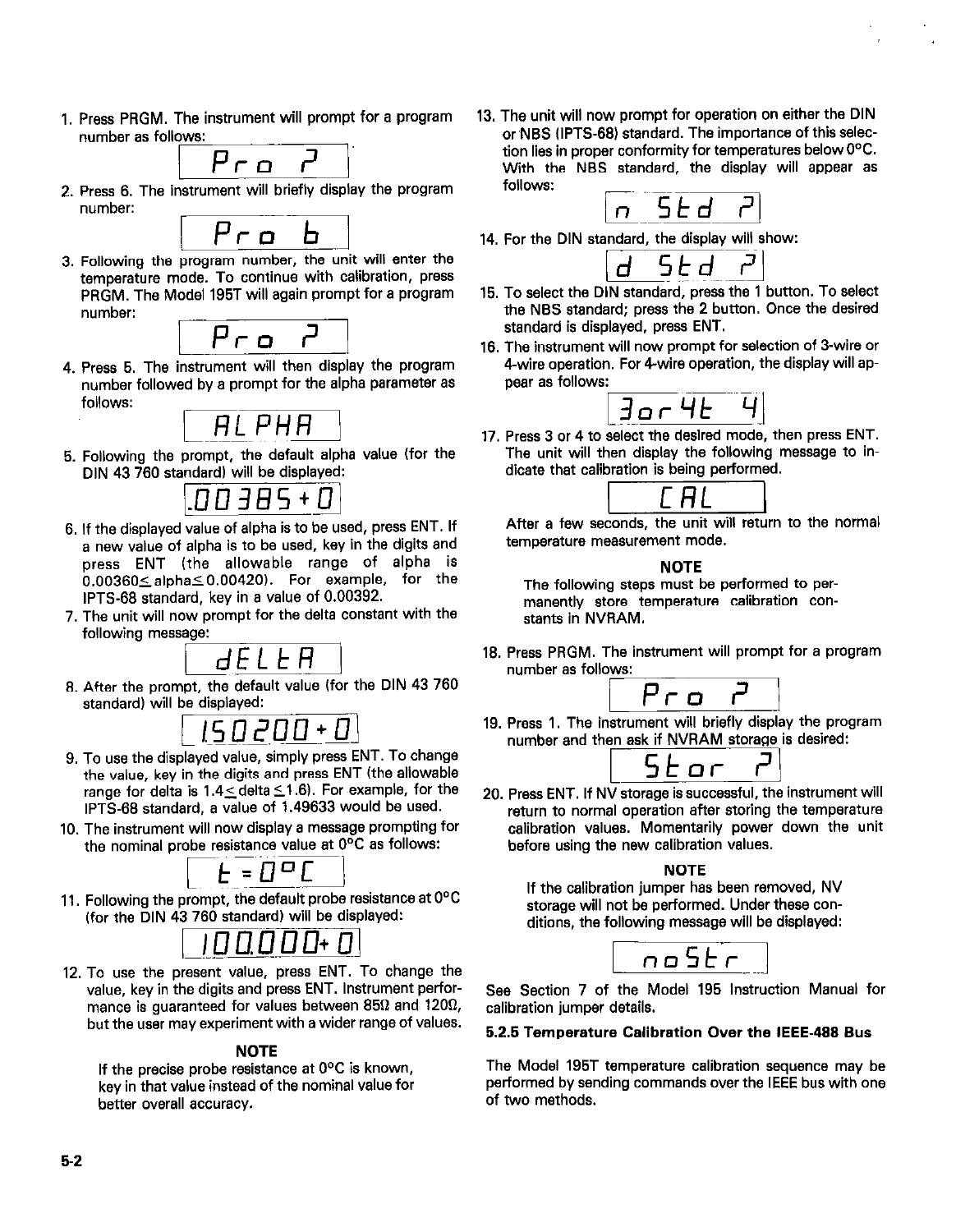- I. Emulate the front panel control sequence with the H (hit button) command. (HIOX, H5X. HOX, etc.)
- 2. Use the V command along with the calibration parameters after the instrument is in the temperature mode. For example, the following command string might be used: V0.00385X V1.49436X V100.00X V1X V4X

Note that it is not necessary to enter Program 5 before calibrating the instrument with the V command. See Section 4 of the Model 195 Instruction Manual for complete details on IEEE-488 bus programming.

Programming Example: Enter the following program into the HP-85 keyboard; be sure to press the END LINE key after each statement.

| <b>Program</b>            | <b>Comments</b>                                   |
|---------------------------|---------------------------------------------------|
| <b>10 REMOTE 716</b>      | Set up 195T for remote<br>operation.              |
| <b>20 CLEAR 716</b>       | Return 195T to default<br>conditions.             |
| 30 OUTPUT 716;"F6X"       | Program for <sup>o</sup> C tempera-<br>ture mode. |
| 40 OUTPUT 716;"V0.00392X" | Program alpha value.                              |
| 50 OUTPUT 716;"V1.49633X" | Program delta value.                              |
| 60 OUTPUT 716;"V101.00X"  | Program probe resistance<br>at 0°C.               |
| 70 OUTPUT 716;"V2X"       | Program for NBS stan-<br>dard.                    |
| 80 OUTPUT 716;"V3X"       | Program for 3-wire opera-<br>tion.                |
| <b>90 END</b>             |                                                   |

After entering the program, press the HP-85 RUN key. As each parameter is sent to the Model 195T. the value will appear on the display. Once all parameters have been programmed, the instrument will display the usual "CAL" message and then return to the normal temperature mode.

#### 5.3 REPLACEABLE PARTS

The following paragraphs contain parts ordering information and a list of replaceable parts for the Model 195T.

#### 5.3.1 Ordering Information

Keithley Instruments, Inc. maintains a complete inventory of all normal replacement parts. To place an order, or to obtain information concerning replacement parts, contact your Keithley representative or the factory. When ordering parts, be sure to include the following information:

- I. Instrument Model Number
- 2. Instrument Serial Number
- 3. Part Description
- 4. Circuit designation, including schematic and component layout numbers, if applicable.
- 5. Keithley Part Number

#### 5.3.2 Parts List

Table 5-2 lists only those parts used by the Model 195T which are not used in the Model 195. For other Model 195 and Model 195T parts, refer to Section 8 of the Model 195 Instruction Manual.

|  |  |  | Table 5-2. Model 195T Replaceable Parts List |  |  |
|--|--|--|----------------------------------------------|--|--|
|--|--|--|----------------------------------------------|--|--|

| <b>Quantity</b> | <b>Description</b>      | Keithley<br><b>Part Number</b> |
|-----------------|-------------------------|--------------------------------|
|                 | <b>PROM (U112)</b>      | 195T-800-XX*                   |
|                 | Front Panel Overlay     | 195T-301                       |
|                 | RTD Probe               | 8693-300                       |
|                 | Box, Adapter            | 1951-301                       |
|                 | Cover, Adapter Box      | 1951-302                       |
|                 | Overlay, Adapter Box    | 1951-303                       |
|                 | Connector, 4 Pin (Male) | CS-458                         |
| 4               | Banana Plug             | <b>BG-15-1</b>                 |
| 4               | Terminal                | TE-55                          |
| 4               | Standoff                | ST 137-7                       |

\*Order same last two digits as present software revision leve

#### 5.4 TROUBLESHOOTING INFORMATION

The Model 195T differs from the Model 195 only in ROM configuration. In the Model 195, software is contained in two ROMs (one 8k and one 4k), U111 and U112. In the Model 195T, these two ROMs are replaced by a single 16k ROM (U112). Since this is the only difference between the two instruments, troubleshooting information located in the Model 195 Instruction Manual is also applicable to the Model 195T.

#### 5.5 COMPONENT LAYOUTS AND SCHEMATICS

Component layouts and schematics for the Model 195T are located at the end of this section. Only those items associated with the Model 195T which differ from the Model 195 are contained in this supplement. For all other component layouts and schematics, refer to the Model 195 Instruction Manual.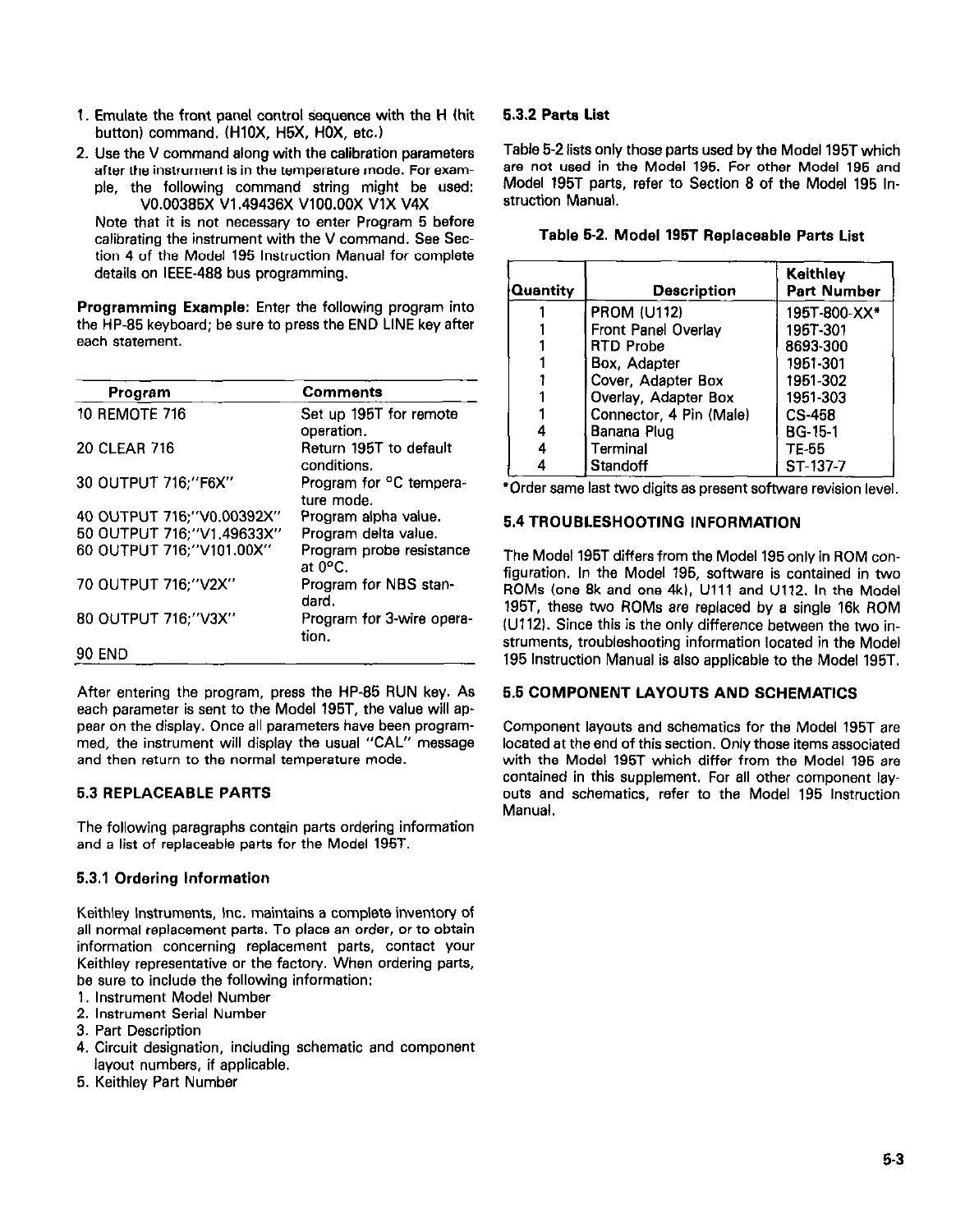



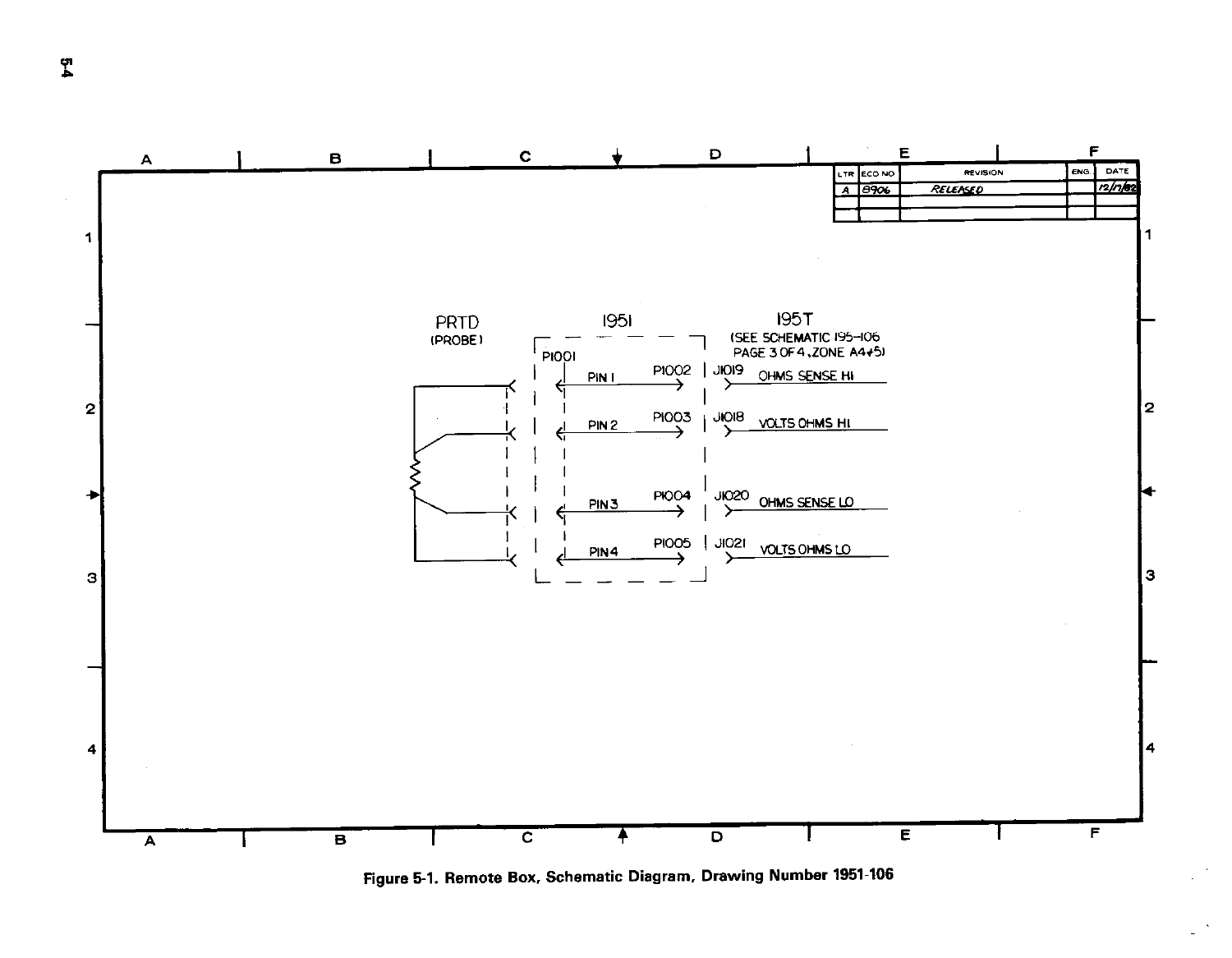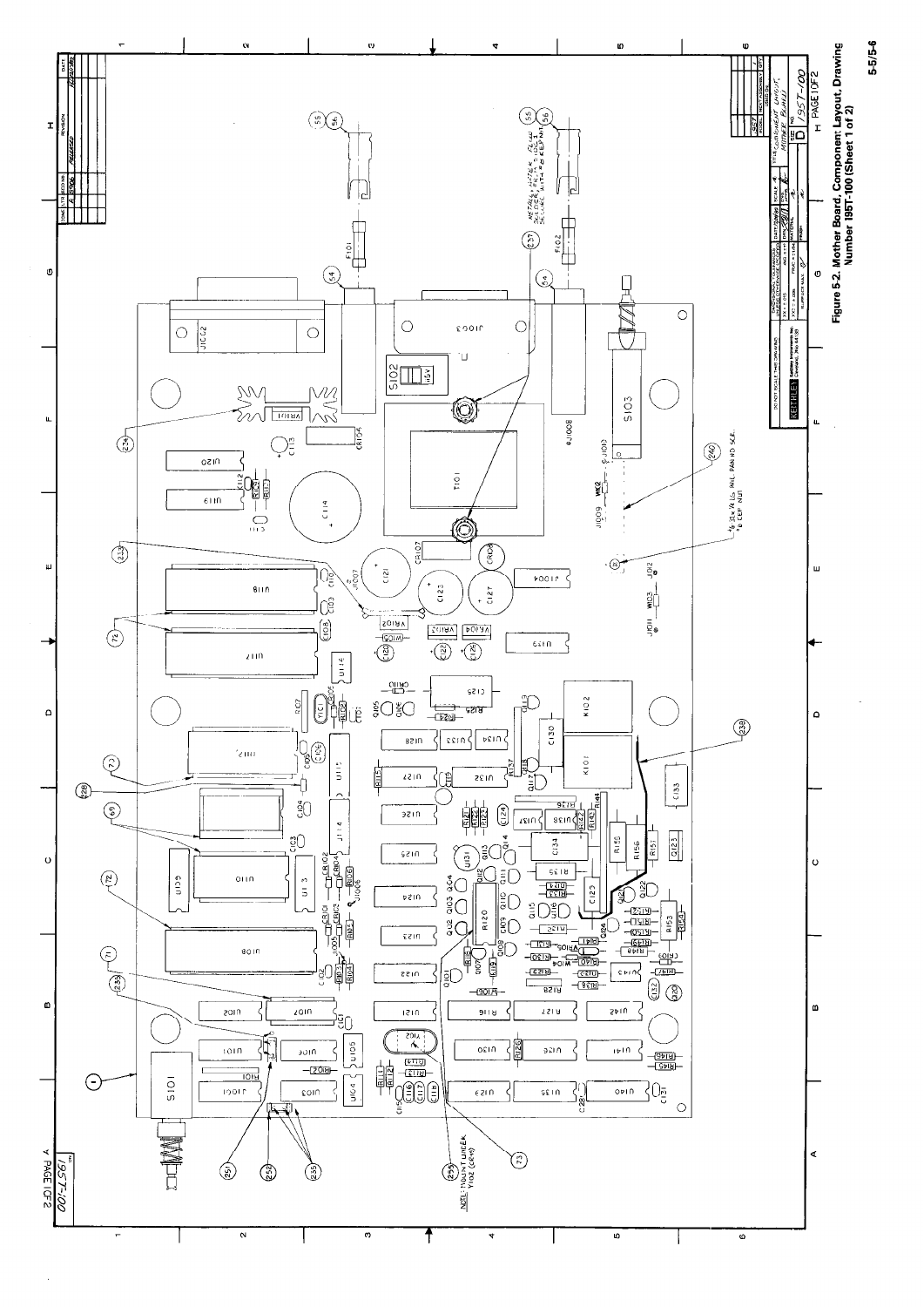| A PAGE 20F 2             | в                                                                                                                                                                                                                                                        | C.                                                                                                                                                                                                                                                                 | D                                                                                                                                                                                                                                                                       | E.                                                                                                                                                                                                                                                                                    |                                                                                                                                                                                                                                                                        | F<br>G                                                                                                                                                                                                                                                  | н                                                                                                                                                                                                                                                                                                                                                                               |
|--------------------------|----------------------------------------------------------------------------------------------------------------------------------------------------------------------------------------------------------------------------------------------------------|--------------------------------------------------------------------------------------------------------------------------------------------------------------------------------------------------------------------------------------------------------------------|-------------------------------------------------------------------------------------------------------------------------------------------------------------------------------------------------------------------------------------------------------------------------|---------------------------------------------------------------------------------------------------------------------------------------------------------------------------------------------------------------------------------------------------------------------------------------|------------------------------------------------------------------------------------------------------------------------------------------------------------------------------------------------------------------------------------------------------------------------|---------------------------------------------------------------------------------------------------------------------------------------------------------------------------------------------------------------------------------------------------------|---------------------------------------------------------------------------------------------------------------------------------------------------------------------------------------------------------------------------------------------------------------------------------------------------------------------------------------------------------------------------------|
| 001-1561                 |                                                                                                                                                                                                                                                          |                                                                                                                                                                                                                                                                    |                                                                                                                                                                                                                                                                         |                                                                                                                                                                                                                                                                                       |                                                                                                                                                                                                                                                                        |                                                                                                                                                                                                                                                         | ZONE LTR ECO NO<br>REVISION<br>DATE<br>748906<br>$\frac{1}{2}$ $\frac{1}{2}$<br>RELEASED                                                                                                                                                                                                                                                                                        |
|                          |                                                                                                                                                                                                                                                          |                                                                                                                                                                                                                                                                    |                                                                                                                                                                                                                                                                         |                                                                                                                                                                                                                                                                                       |                                                                                                                                                                                                                                                                        |                                                                                                                                                                                                                                                         |                                                                                                                                                                                                                                                                                                                                                                                 |
|                          |                                                                                                                                                                                                                                                          |                                                                                                                                                                                                                                                                    |                                                                                                                                                                                                                                                                         |                                                                                                                                                                                                                                                                                       |                                                                                                                                                                                                                                                                        |                                                                                                                                                                                                                                                         |                                                                                                                                                                                                                                                                                                                                                                                 |
| $\mathbf{2}$             | SCHEM.<br>Desig.<br>ZONE<br><b>ITEM</b><br>PART NO.<br><b>I STAKING</b><br>$195 - 101$<br>$\overline{a}$<br>3<br>$C-237 - 0.1$ $C(0)$<br>83.<br>$+$<br>E.<br>CIO2<br>83.<br>$\epsilon$<br><u>cios.</u><br>C <sub>2</sub>                                 | SCHEM.<br>ZONE<br><b>ITEM</b><br>PART NO.<br>DESIG.<br>$+1$<br>$+2$<br>$-43$ RF-28<br>CRIOL<br>∣⊂∋<br>CRIOZ   C3<br>44.<br>$+5$<br>CRIOZ<br><u>) сэ</u><br>$\overline{5}$<br>$CRIO+$ $C3$<br>$C \mathbf{R}$ $O \mathcal{E}$                                        | SCHEM.<br>ZONE<br><b>ITEM</b><br>PART ND.<br>DESIG.<br>$9!$   TG-47<br>QIOL<br>⊖4<br>$82$   TG - 139<br>$ $ QIO2<br>8*<br>QIOE<br>83 I<br>$-11$<br>$C +$<br><b>BH</b><br>Q1OH<br>C+.<br>QIOS<br>$95$ $T$ G-84<br>DЗ<br><b>QIOG</b><br>56<br><b>CONTRACTOR</b><br>D3.    | <b>SCHEM.</b><br>ZONE<br><b>ITEM</b><br>PART NO.<br>DESIG.<br>$121$ R-76-2.2K<br><b>RU+</b><br>ee.<br>$ ZZ $ R-76-10K<br>RU 5<br>DB.<br>$123$   TF-108<br>ا ا¤ا اه<br>в⊣<br>ाङ्गा<br>125 R-282-9 OK   RHS<br>€∸<br>$\overline{126}$ "<br><b>RU</b> ?<br>⋿⊷<br>$127$ TF $-146$<br>R120 | SCHEM.<br>PART NO.<br>ZONE<br>ITEM<br>DESIG.<br>161 R-76-IOK R154<br>C S<br>162   R.3-650K   RIEE<br>C5<br>163 R-315-LOOK   RIEG<br>CS<br>164 R-263400K RIEZ<br>CS.<br>165<br>166                                                                                      | SCHEM.<br><b>ITEM</b><br>PART NO.<br>ZONE<br>DESIG.<br>U25<br>CЗ.<br>$ 201 $ $\text{TC-103}$<br>202 IC-179<br>0.26<br><b>СВ.</b><br>203 IC-216<br>UI27<br>D3.<br>204 29198<br>DB.<br>UI29<br>205 IC-251<br>けにき<br>$A +$<br>$206$ IC $217$<br>いきの<br>E÷. | <b>SCHEM.</b><br>ZONE<br><b>STEM</b><br>PART NO.<br>DESIG.<br>$F/G/K = 63$<br>$241$   Fu-29<br>-63<br>$242   FU - 32  $<br>F/CI<br>$F(0)$ + $63$<br>243   FU 40  <br>$ $ Fior<br>C.S.<br>$244$ $ FU-31 $<br>$\geq 4\epsilon^2 \mid \mathcal{L}_{\mathcal{Q}}\cdot \mathcal{L}_{\mathcal{Q}}$<br>$ F/CZ \neq 1 GSE $<br>$246$ $\lceil 50.46 \rceil$<br>$F_{\alpha\alpha}$<br>GS. |
| $\overline{\phantom{0}}$ | $\overline{7}$<br>$CIO+$<br>C <sub>2</sub><br>CIO5<br>s.<br>D2.<br>$\overline{C}$<br>$9$ $C - C + 22p$<br>D3.<br>$10 [C-237-1]$<br><b>CIOZ</b><br>ΟЭ<br>$\sqrt{C-64.22p}$<br><b>CIOB</b><br>EB.<br>$12$ $C-237-0.1$ $C109$<br>EB.<br>ā<br>CHQ<br>EЗ.     | 47<br>DB.<br>$\sqrt{48}$ RF-48<br>CRIOGI<br>F3<br>$\overline{1+9}$ $\overline{1}$<br>CRIOZ   EBI<br>$50$ RF $46$<br>CRIOS.<br>E4<br>$\lceil 5 \rceil$ RF-38<br>CRIO9.<br>-65<br>52 RF 28<br>CR110<br>O3<br>53                                                      | $87$ $T$ $-139$<br>QIOZ<br>$e+$<br>88<br>QIOB<br>- 19<br>QIC9<br>-99<br>$C+$<br>Q11Q<br>90.<br>CH.<br>$\rightarrow$<br>- 11<br>$C +$<br>-91 -<br>QILL<br>92<br>Q  2<br>$-+$<br>93.<br>Q113<br>-⊆+ i                                                                     | C4.<br>128 R-76-100K   R121<br>CH.<br>$129$ R $76 - 18$<br> R122 <br>$C +$<br>$130$ $R-88$ -HK $R123$<br>C+<br>$E =  R - 88 +  M $<br> R124<br>DЗ<br>132 R-88-6.34K RI25<br>D+<br>$133$ R-76-IM RI26<br>8⊣                                                                            | 167<br>168<br>$169$ $\leq$ $\vee$ $426$<br>  STOT<br>B1<br>$170$ SW-425<br>SIDA<br>F3<br>$171$ Sw-443<br><b>SIOB</b><br>్5<br>$\sqrt{172}$<br>172                                                                                                                      | 207 30167<br>リロー<br>$C +$<br>208 29 38<br>$U = -$<br>D4<br>$209$ $\pm$ $C - 129$<br>الأقال<br>$O +$<br>$210$   IC-176<br>リロー<br>O+<br>$211$ $\sqrt{2}$ $\sqrt{3}$<br>មានត<br>AA<br>$212$ $TC - 219$<br>0.36<br>64<br>$213$ IC 45<br>リミア<br>$C +$        | 247<br> 246 <br>249<br>250  <br>ು ⊤್ತ<br>54<br>WICE<br>B2<br>WIO7<br>$251   C5 - 447$<br>A2<br>wios<br>252<br> 253                                                                                                                                                                                                                                                              |
| 3                        | ामा<br><b>CIFF</b><br>E2.<br>15<br>C112<br>F2.<br>$16 - C$ $31 + C$<br>$ $ CHS<br>F2.<br>$17$ $ C-342 \cdot  C 000 $ $C114$<br>E3.<br>15 C-237-O.I CH5<br>A3<br>17 C-22-6800p CHG<br>Α3<br>$20$ $C-22-150p$ $C117$<br>A3                                 | 2 REG 'D 6 6<br>  54   FH 21<br>$ 2$ REQ D $ 63,65 $<br>55 FH 25 (<br>$56 - 26$<br>2 RES D 6:35<br>$\sqrt{57}$   SO-65<br>$\sim$ 2<br>$\cup$ 100 $\cup$<br>$58$ $C5 - 443$<br>  6.2  <br>JIOOL.<br>$59$ $C5 - 388$<br>$01003$ $14$<br>$UIO04$ $E4$<br>වෙ $ 50.70 $ | $-9 -$<br>Q114<br>$\subset +$<br>75   31641<br>$Q + 5$<br>$- +$<br>$\overline{1}$<br>⊺Q⊥⊑<br>$TC - 128$<br>CS.<br>Q117<br>ラフ<br>$C +$<br>$\mathbf{u}$<br>75.<br>$Q \cup B$<br><b>STAR</b><br>$\Box$<br>$Q + 19$<br>ララー<br>⊷<br>100<br>$TC - 39$<br>Q12O<br>€5           | ंट्रम   गम 108  <br><b>RI27</b><br>B.<br>R125<br>135   TF-150<br>e⇔<br>136 R-282-910K R129<br><b>B+</b><br>उन्न<br><b>CONTRACTOR</b><br>R130<br>-84<br>138  <br>RIGI.<br>6∸<br>139 R-1-220K   RI32<br>CS<br>THO R-282-820K RI33<br>CS.                                                | $174$ $TR-134$<br>$T$ $O$ $H$ $H$ $F$ $H$<br>$175$ $T$ -196<br>TIOL<br>F4<br>176<br>$177$ $TC-250$<br>וסוני,<br>ez i<br>178<br>サつミ<br>62<br>$177$ $\overline{1}$ $\overline{1}$ $\overline{1}$ $\overline{1}$ $\overline{1}$<br>うつき<br>A2<br>180   IC-292<br>ਾ∽∸<br>AЗ | $214$ $TC-246$<br>りつう<br>CS<br>$215$ $TC - 206$<br>りきえ<br>E4<br>$212$ $\pm$ $251$<br>A5<br>9140<br>$2711C - 29$<br>1141<br>E5.<br>218<br>2+ال<br>es.<br>29 IC-246<br>リロチご<br>85<br>222                                                                  | 254  <br>$25527493 - 26118500$ A4<br>256<br>257<br>-258  <br>  259  <br>260                                                                                                                                                                                                                                                                                                     |
|                          | 2) (C-22-33 <sub>P</sub> (C118)<br>$AA +$<br>22   C-237-01   CH9<br>C <sub>4</sub><br><u>[23   C-314-10   C120</u><br>CE.<br>24 C-314-2200 C121<br>ΕЗ<br>$25$ $C-314-10$ $C(22)$<br>OЗ<br>126   C-309-620 CI23<br>EЗ.<br>$27$ $C-22-33p$ $C124$<br>$C +$ | $101005 + 63$<br>61   24249A<br>62<br>$1006$ $C3$<br>63  <br>$J1007$ $E3$<br>$\sim 100$<br>54<br>JIO08 F5<br>$G \in \mathbb{R}$<br>JIOO 9<br>l E SI<br>$\sim 10^{-1}$<br>$\overline{55}$<br> JIOID <br>HF 5.<br>$\sqrt{7}$<br> C5 <br>  JIC FE<br>$\sim$ 100 $\pm$ | $Q + 1$<br>ו כו<br>こ) 七斗し<br>CS.<br>102<br>$Q \cup Z$<br>CS.<br>Q(25)<br>103   TG-137<br>C5<br>104   TG - 139<br>Q124<br>CS.<br>೦೯<br>つる<br>'O7'                                                                                                                        | C5.<br>$141$ $82 - 9/6k$ RI34<br>142 R-2-910K R135<br>C5.<br>143 TF-149<br><b>RI36</b><br>D5.<br>$H + \frac{1}{100} + 85$<br><b>RIP7</b><br>D+<br><b>HE R-76-7.5K RIBB</b><br>B5 .<br>$146$ $R - 88 - 6$ $19K$ $R$ $129$<br>BS<br>1+7 R.88-1,54K RIHO<br>Bε                           | 151<br>-63<br>うつう<br>182 I.C. 144<br>いこん<br>ea<br>+93   LSI-50<br>1107<br>EZ.<br>$184$ LSI 28<br>9108.<br>e 2<br>$185$ $\sqrt{20}$<br>アニテ<br>CZ<br>136   151.51<br><b>COLL</b><br>C Z<br>ंडर                                                                           | $22 +$<br>252<br>$223$ $\pm$ C $\cdot$ P $\overline{z}$<br>$VPIQ1$ $F2$<br>$224$ $TC.97$<br>$V$ RIOZ $E$<br>$225$ $\text{IC}$ 194<br>VRIOE   E4<br>VRIOH EH<br>$226$ $TC - 195$<br>227   ⊜≇-58  <br>$ VROE $ BS                                         | (61)<br>2.22<br>263<br>$264$  <br>265<br>266<br>267]                                                                                                                                                                                                                                                                                                                            |
| $\overline{a}$           | -28 TC 138-360d 0125<br>$\Box$<br>D4<br>30   1-307-620 1127<br>E+<br>$3!$ $C.237 \cdot 0.1$ $C.28$<br>AS.<br>  32   C-138-330   CI29<br>CE<br>33 C 138-1500 C130<br>DH.<br>$5 +  C237 \cdot 0.1 $ $C131$<br>A5                                           | $U1012$ <b>ES</b><br>$68 \mid$<br>$\sim$ 10 $^{\circ}$<br>$25 - 50.68$<br>REGIO I DI<br>$70   50 - 69$<br><b>IREQ'D</b> DI<br>$REQD$ $ E1$<br>フリー<br>  SO 82<br>$72   S \cdot 84.40$<br>BRECUL KIDELI<br>$73 - 50 - 65$<br>$REDD$ $C4$                             | ⊦03   TF -100  <br>RIOL<br>-e 2<br>$\cup$ + $R$ -76 -220<br><b>RIO2</b><br>eз.<br>110 R-76 10 K<br>RIOS<br>es.<br>$11.1$ R-76-330<br><b>RIC+</b><br>EЗ<br><b>IP2 R-76-100</b><br><b>RIO5</b><br>CЗ.<br><b>CONTRACTOR</b><br>113 I<br><b>RIOG</b><br>CЗ.<br>RIO7<br>  O2 | $148$ R-88-10.7K RIH<br>B€<br>$143$ R-88-7.5K RI42<br>- 25<br>150 R-88-12,7K RI43<br>C5.<br>$17F - 148$<br>R144<br>C5.<br>15 L<br>$ 52 $ R-76-10K $ R145$<br>ES.<br>R146<br>€€<br>153 I<br>$\rightarrow$<br>154 R.76-3.3K   RI47<br>85.                                               | 198 1957-800-XX 11/2<br>OZ.<br>159 IC-186<br>ا کا این<br>고 준다<br>$190 \mid 101 \mid 63$<br>くる。<br>ti kiriye<br>$171$ IC 280<br>ෙ 5<br>CE.<br>$ 92 $ $TC - 7 $<br>ا ما الل<br>OΞ.<br>193   LSI-27<br>サロブ<br>DZ.<br>「 <del>74</del>   LSI-49<br>キャロン<br>EZ               | 228 J-3<br>D3.<br>229<br>F <sub>S</sub><br>102<br>ফ⊡<br>$ \epsilon$<br>W103<br>231<br>$\omega$ 04<br>  čí<br>$\overline{335}$<br>11175<br>ien i<br>$232$ HS-21<br>£3.<br>$234$ HS-25<br>F2                                                              | المتاحات<br>269<br>  276  <br>271<br>$\sim$ $\sim$<br>-275  <br>274                                                                                                                                                                                                                                                                                                             |
|                          | $35$ $C$ $64$ $15QpF$ $C$ $132$ $T$<br>65.<br>$36$ $C$ $38$ $1000$ $C$ $33$ $C$ $5$<br>$37$ $ C-138-3600pF C134$ $ C5$<br>-38 I<br>39<br>42                                                                                                              | $75$ PL-72<br>$K$ IOI<br>D.5<br>$K$ O2<br>$\overline{5}$<br>76  <br>$\sim$<br>77<br>$78$ $CR-10$<br>YIOL<br>1D3<br> 83 <br>77 CR-19<br>17102<br>-90                                                                                                                | 115 R-76-1M RIOB<br>DB.<br>$116$ R-246-249 RIOT<br>FZ<br> 117  R-296-750   RTIO<br>  F2<br>$1.8$ $R.76.220$ $R.11$<br>e y<br>$113$ R 76-330 RH2<br>E.<br>$120$ R-76-15M RD 3<br>e S                                                                                     | <b>IFF R-1-22OK RIHS</b><br>BS !<br>$156$ $R.76 - 1M$<br>R149<br>es i<br>RISC.<br>$ 157\rangle$<br>1. CS. .<br><b>Contract Contract</b><br>C٤<br>158   "<br>RISI.<br>RI54<br>$C_{\mathcal{F}_{\mathcal{C}}}$<br>$159 +$<br>160 R.Z. 100K   RIE3<br>C5.                                | $135$ $\sqrt{IC-298}$<br>E2.<br>. நபாக<br>$196$ IC-299<br>F2<br>ان غالا<br>$ 177 $ $T$ C-106<br>EB.<br>天 (古土)<br>138   IC-197<br>.e.∋<br>ふどう<br>$137$ $TC - 38$<br>вэ<br>ا ج طال<br>200 IC-324<br>ا + 2ال<br>-13                                                       | $235$ 24249A<br>6 REQ'C $\sim$<br>236<br>$237$ $FA - 147$<br>$2$ REQID $ \epsilon, r4 $<br>$238$ SC $55$<br>06<br>2.39<br>26533A<br>$\mathsf{PED} \mathsf{D} \mid \mathsf{F6}$                                                                          | 임성 1<br>276<br>$\epsilon$ (1)<br>الخلام<br>$27 - 1$<br>-280                                                                                                                                                                                                                                                                                                                     |
| 5                        |                                                                                                                                                                                                                                                          |                                                                                                                                                                                                                                                                    |                                                                                                                                                                                                                                                                         |                                                                                                                                                                                                                                                                                       |                                                                                                                                                                                                                                                                        | * FOR U.S. H5V. OPERATION.<br>1 FOR U.S. 230V. OPERATION.                                                                                                                                                                                               |                                                                                                                                                                                                                                                                                                                                                                                 |
|                          |                                                                                                                                                                                                                                                          |                                                                                                                                                                                                                                                                    |                                                                                                                                                                                                                                                                         |                                                                                                                                                                                                                                                                                       |                                                                                                                                                                                                                                                                        |                                                                                                                                                                                                                                                         |                                                                                                                                                                                                                                                                                                                                                                                 |
| 6                        |                                                                                                                                                                                                                                                          |                                                                                                                                                                                                                                                                    |                                                                                                                                                                                                                                                                         |                                                                                                                                                                                                                                                                                       |                                                                                                                                                                                                                                                                        | DIMENSIONAL TOLERANGES<br>JNLÉSS OTHERWISE SPECIFIED<br>DO NOT SCALE THIS DRAWING<br>$XX = \pm 0.15$<br>KEITHLEY Reithley Instruments Inc.<br>$XXX = -005$<br>SURFACE MAX SA                                                                            | 795 T L<br>MODEL NEXT ASSEMBLY QTY<br>290 12/20/82<br>USED ON<br><b>DATE 3-22-82 SCALE 2</b><br><sup>PIE</sup> COMPONENT, LAYOUT<br>MOTHER BOARD<br>$\frac{1}{2}$<br>ANG LET<br>omv_9 3<br>$\sum_{n=1}^{\frac{1}{2}} \sqrt[n]{957-100}$<br>FRAC = 11/64 MATERIAL<br>へ<br>سد                                                                                                     |
|                          | A<br>$\mathbf{B}$                                                                                                                                                                                                                                        | $\mathsf{C}$                                                                                                                                                                                                                                                       | D                                                                                                                                                                                                                                                                       | E.                                                                                                                                                                                                                                                                                    |                                                                                                                                                                                                                                                                        | F.<br>G.                                                                                                                                                                                                                                                | H PAGE 2 OF 2                                                                                                                                                                                                                                                                                                                                                                   |



|  |                          | RELEASED        | æ               |
|--|--------------------------|-----------------|-----------------|
|  | <b>I ZONE LITR ECONO</b> | <b>REVISION</b> | DATE.<br>$\sim$ |
|  |                          |                 |                 |

Figure 5-2. Mother Board, Component Layout, Drawing<br>Number 195T-100 (Sheet 2 of 2)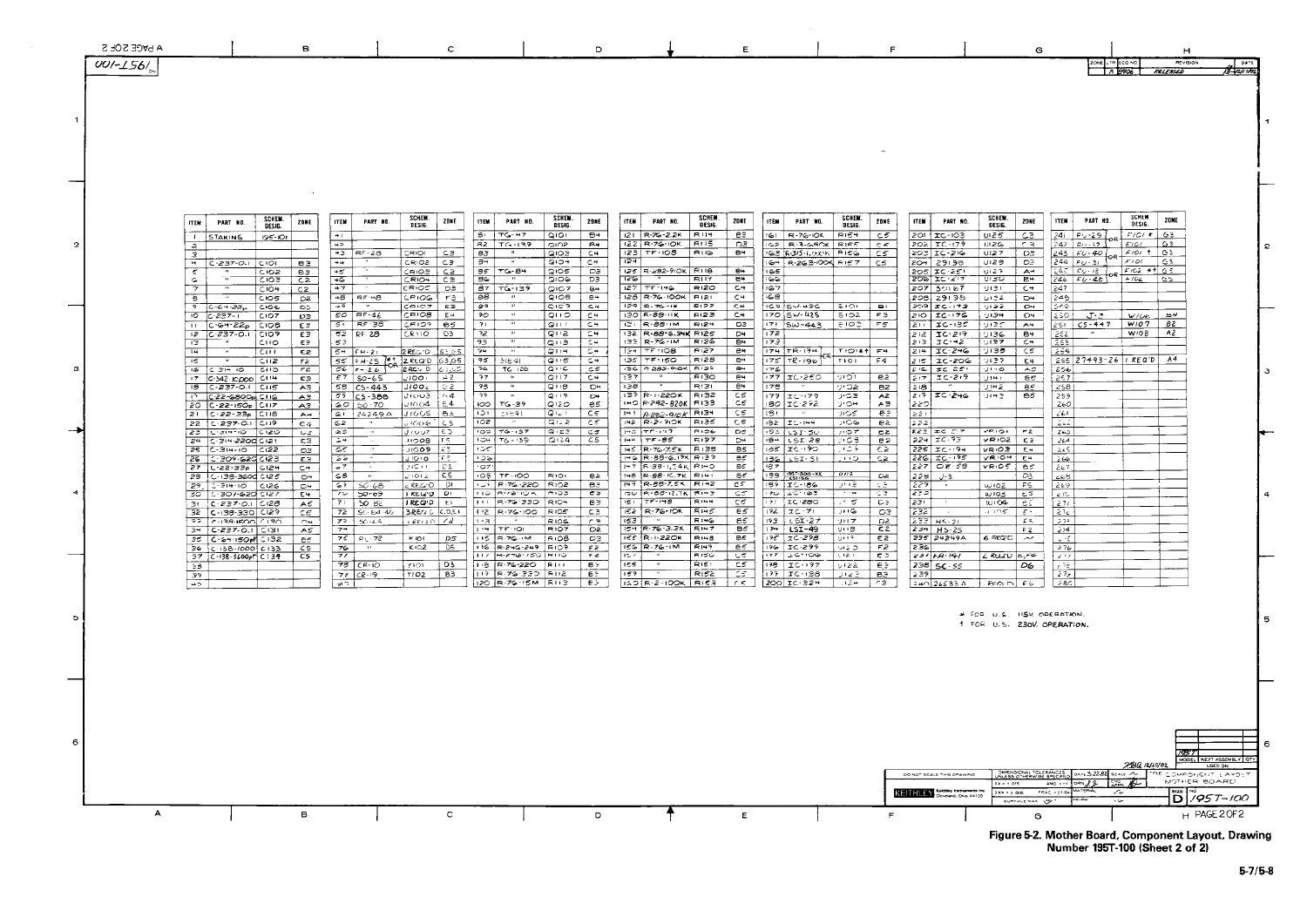

Figure 5-3. Mother Board, Schematic Diagram, Drawing Number 195T-106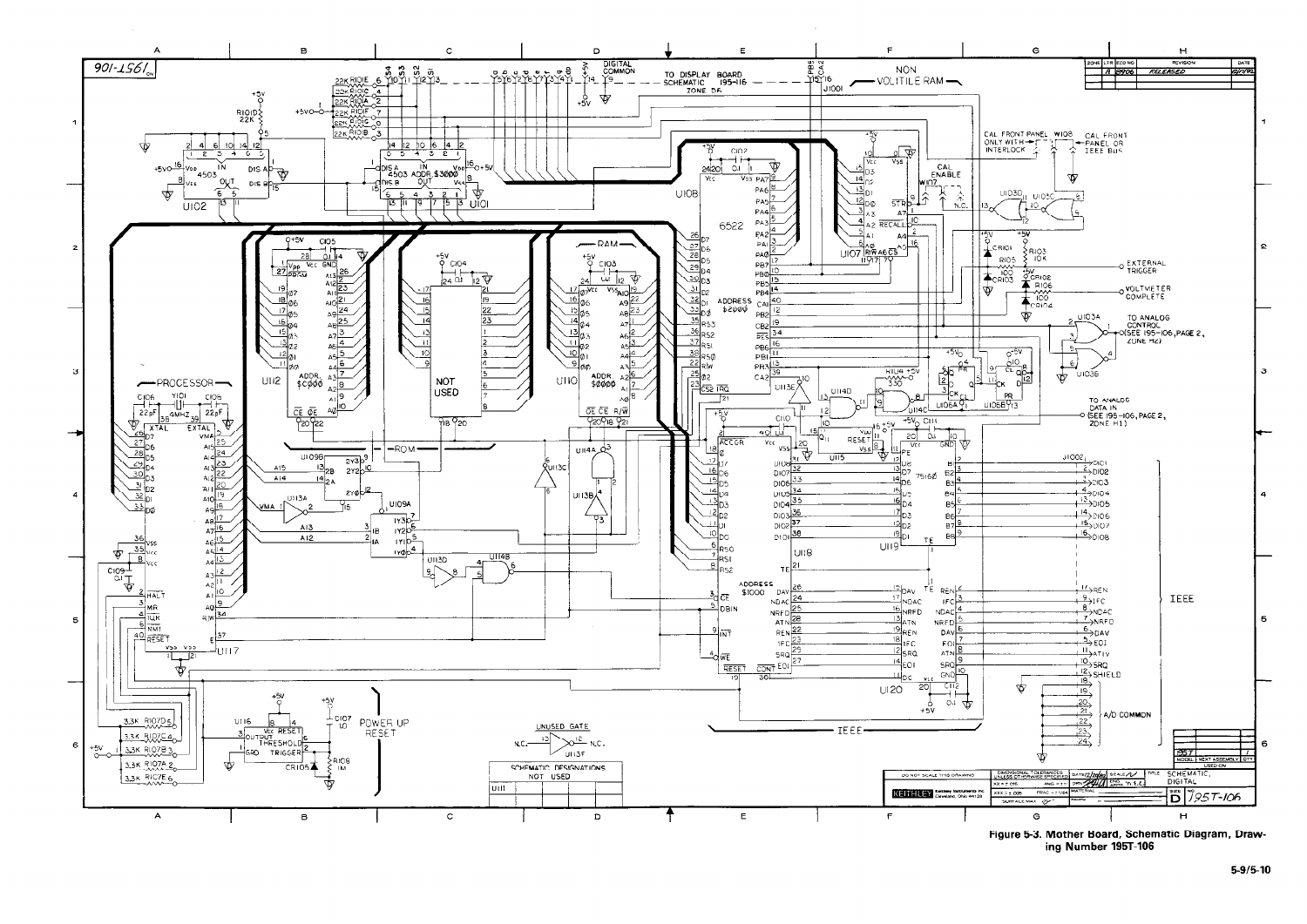$\label{eq:2.1} \frac{1}{\sqrt{2\pi}}\frac{1}{\sqrt{2\pi}}\frac{1}{\sqrt{2\pi}}\frac{1}{\sqrt{2\pi}}\frac{1}{\sqrt{2\pi}}\frac{1}{\sqrt{2\pi}}\frac{1}{\sqrt{2\pi}}\frac{1}{\sqrt{2\pi}}\frac{1}{\sqrt{2\pi}}\frac{1}{\sqrt{2\pi}}\frac{1}{\sqrt{2\pi}}\frac{1}{\sqrt{2\pi}}\frac{1}{\sqrt{2\pi}}\frac{1}{\sqrt{2\pi}}\frac{1}{\sqrt{2\pi}}\frac{1}{\sqrt{2\pi}}\frac{1}{\sqrt{2\pi}}\frac{1}{\sqrt$ 

 $\label{eq:2.1} \frac{1}{\sqrt{2\pi}}\int_{\mathbb{R}^3}\frac{1}{\sqrt{2\pi}}\left(\frac{1}{\sqrt{2\pi}}\right)^2\frac{1}{\sqrt{2\pi}}\int_{\mathbb{R}^3}\frac{1}{\sqrt{2\pi}}\frac{1}{\sqrt{2\pi}}\frac{1}{\sqrt{2\pi}}\frac{1}{\sqrt{2\pi}}\frac{1}{\sqrt{2\pi}}\frac{1}{\sqrt{2\pi}}\frac{1}{\sqrt{2\pi}}\frac{1}{\sqrt{2\pi}}\frac{1}{\sqrt{2\pi}}\frac{1}{\sqrt{2\pi}}\frac{1}{\sqrt{2\pi}}\frac{$ 

 $\label{eq:2.1} \frac{1}{\sqrt{2\pi}}\frac{1}{\sqrt{2\pi}}\frac{1}{\sqrt{2\pi}}\frac{1}{\sqrt{2\pi}}\frac{1}{\sqrt{2\pi}}\frac{1}{\sqrt{2\pi}}\frac{1}{\sqrt{2\pi}}\frac{1}{\sqrt{2\pi}}\frac{1}{\sqrt{2\pi}}\frac{1}{\sqrt{2\pi}}\frac{1}{\sqrt{2\pi}}\frac{1}{\sqrt{2\pi}}\frac{1}{\sqrt{2\pi}}\frac{1}{\sqrt{2\pi}}\frac{1}{\sqrt{2\pi}}\frac{1}{\sqrt{2\pi}}\frac{1}{\sqrt{2\pi}}\frac{1}{\sqrt$ 

j